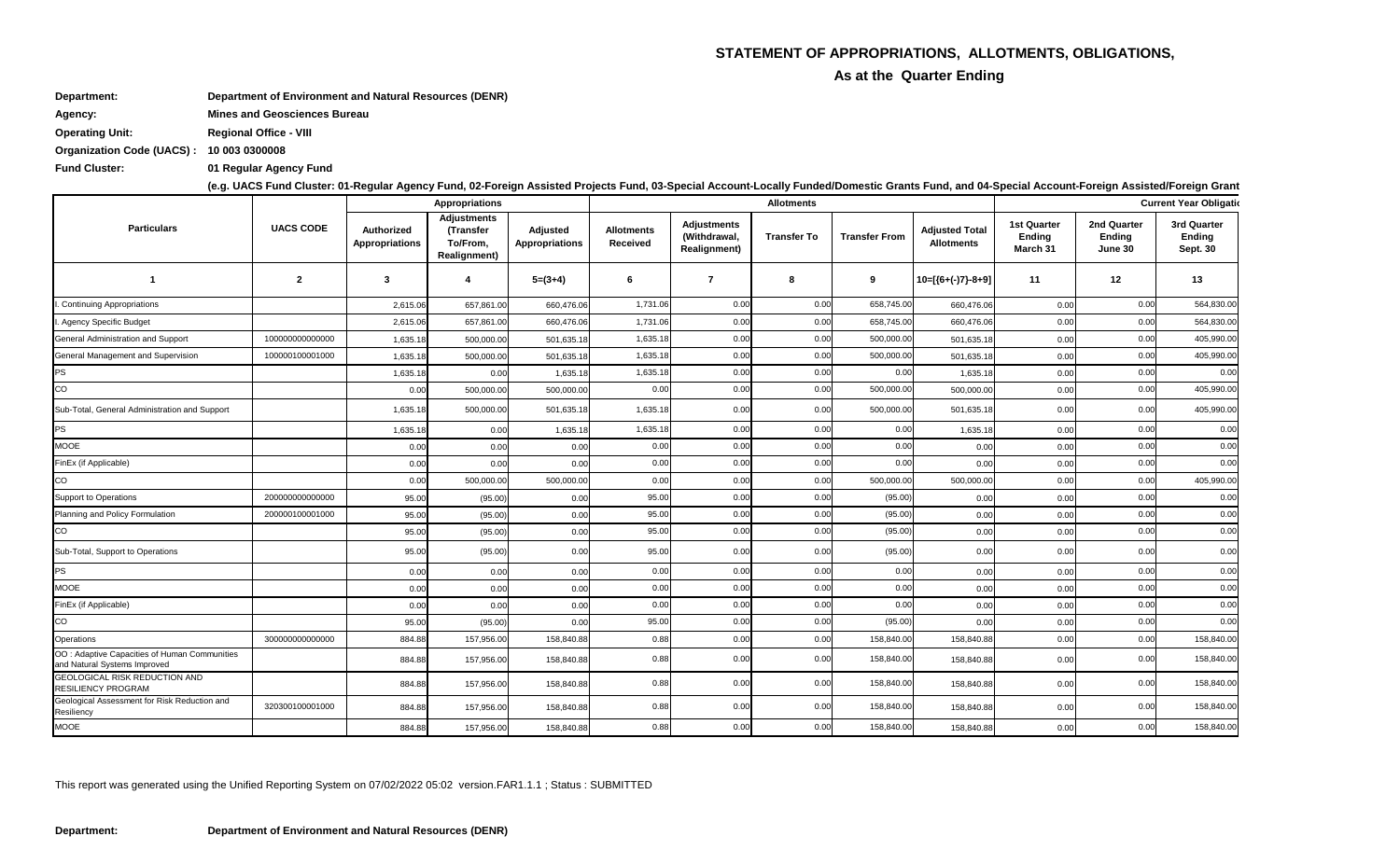Date:

This report was generated using the Unified Reporting System on 07/02/2022 05:02 version.FAR1.1.1 ; Status : SUBMITTED

Date: Date:

|                       |                  |                                     | <b>Appropriations</b>                                              |                                   |                               |                                                            | <b>Allotments</b>  |                      |                                            | <b>Current Year Obligation</b>           |                                         |                                                 |  |  |
|-----------------------|------------------|-------------------------------------|--------------------------------------------------------------------|-----------------------------------|-------------------------------|------------------------------------------------------------|--------------------|----------------------|--------------------------------------------|------------------------------------------|-----------------------------------------|-------------------------------------------------|--|--|
| <b>Particulars</b>    | <b>UACS CODE</b> | <b>Authorized</b><br>Appropriations | <b>Adjustments</b><br>(Transfer<br>To/From,<br><b>Realignment)</b> | Adjusted<br><b>Appropriations</b> | <b>Allotments</b><br>Received | <b>Adjustments</b><br>(Withdrawal,<br><b>Realignment</b> ) | <b>Transfer To</b> | <b>Transfer From</b> | <b>Adjusted Total</b><br><b>Allotments</b> | 1st Quarter<br><b>Ending</b><br>March 31 | 2nd Quarter<br><b>Ending</b><br>June 30 | 3rd Quarter<br><b>Ending</b><br><b>Sept. 30</b> |  |  |
|                       | $\overline{2}$   |                                     |                                                                    | $5=(3+4)$                         |                               |                                                            | 8                  | 9                    | $10=[(6+(-)7)-8+9]$                        | 11                                       | 12                                      | 13                                              |  |  |
| Sub-Total, Operations |                  | 884.88                              | 157,956.00                                                         | 158,840.88                        | 0.88                          | 0.00                                                       | 0.00               | 158,840.00           | 158,840.88                                 |                                          | 0.00                                    | 158,840.00                                      |  |  |
| PS                    |                  | 0.00                                | 0.00                                                               | 0.00                              | 0.00                          | 0.00                                                       | 0.00               | 0.00                 | 0.00                                       |                                          | 0.00                                    | 0.00                                            |  |  |
| MOOE                  |                  | 884.88                              | 157,956.00                                                         | 158,840.88                        | 0.88                          | 0.00                                                       | 0.00               | 158,840.00           | 158,840.88                                 |                                          | 0.00                                    | 158,840.00                                      |  |  |
| FinEx (if Applicable) |                  | 0.00                                | 0.00                                                               | 0.00                              | 0.00                          | 0.00                                                       | 0.00               | 0.00                 | 0.00                                       |                                          | 0.00                                    | 0.00                                            |  |  |
| CO                    |                  | 0.00                                | 0.00                                                               | 0.00                              | 0.00                          | 0.00                                                       | 0.00               | 0.00                 | 0.00                                       |                                          | 0.00                                    | 0.00                                            |  |  |
| <b>GRAND TOTAL</b>    |                  | 2,615.06                            | 657,861.00                                                         | 660,476.06                        | 1,731.06                      | 0.00                                                       | 0.00               | 658,745.00           | 660,476.06                                 |                                          | 0.00                                    | 564,830.00                                      |  |  |
| PS                    |                  | 1,635.18                            | 0.00                                                               | 1,635.18                          | 1,635.18                      | 0.00                                                       | 0.00               | 0.00                 | 1,635.18                                   |                                          | 0.00                                    | 0.00                                            |  |  |
| <b>MOOE</b>           |                  | 884.88                              | 157,956.00                                                         | 158,840.88                        | 0.88                          | 0.00                                                       | 0.00               | 158,840.00           | 158,840.88                                 |                                          | 0.00                                    | 158,840.00                                      |  |  |
| FinEx (if Applicable) |                  | 0.00                                | 0.00                                                               | 0.00                              | 0.00                          | 0.00                                                       | 0.00               | 0.00                 | 0.00                                       |                                          | 0.00                                    | 0.00                                            |  |  |
| CO                    |                  | 95.00                               | 499,905.00                                                         | 500,000.00                        | 95.00                         | 0.00                                                       | 0.00               | 499,905.00           | 500,000.00                                 | 0.00                                     | 0.00                                    | 405,990.00                                      |  |  |

Certified Correct: Certified Correct:

**SALVACION A. LEBRIA EVALYN E. BARILLO EVALYN E. BARILLO MARCELINA CONTRACTO A LEGACION A. LEBRIA** 

Budget Officer Accountant III Chief, Finance and Accountant III Chief, Finance and Administrative Division Division Division Division Division Division Division Division Division Division Division Division Division Divisio

**Operating Unit: Regional Office - VIII Agency: Mines and Geosciences Bureau**

**Fund Cluster: 01 Regular Agency Fund**

**(e.g. UACS Fund Cluster: 01-Regular Agency Fund, 02-Foreign Assisted Projects Fund, 03-Special Account-Locally Funded/Domestic Grants Fund, and 04-Special Account-Foreign Assisted/Foreign Grants Fund)**

**Organization Code (UACS) : 10 003 0300008**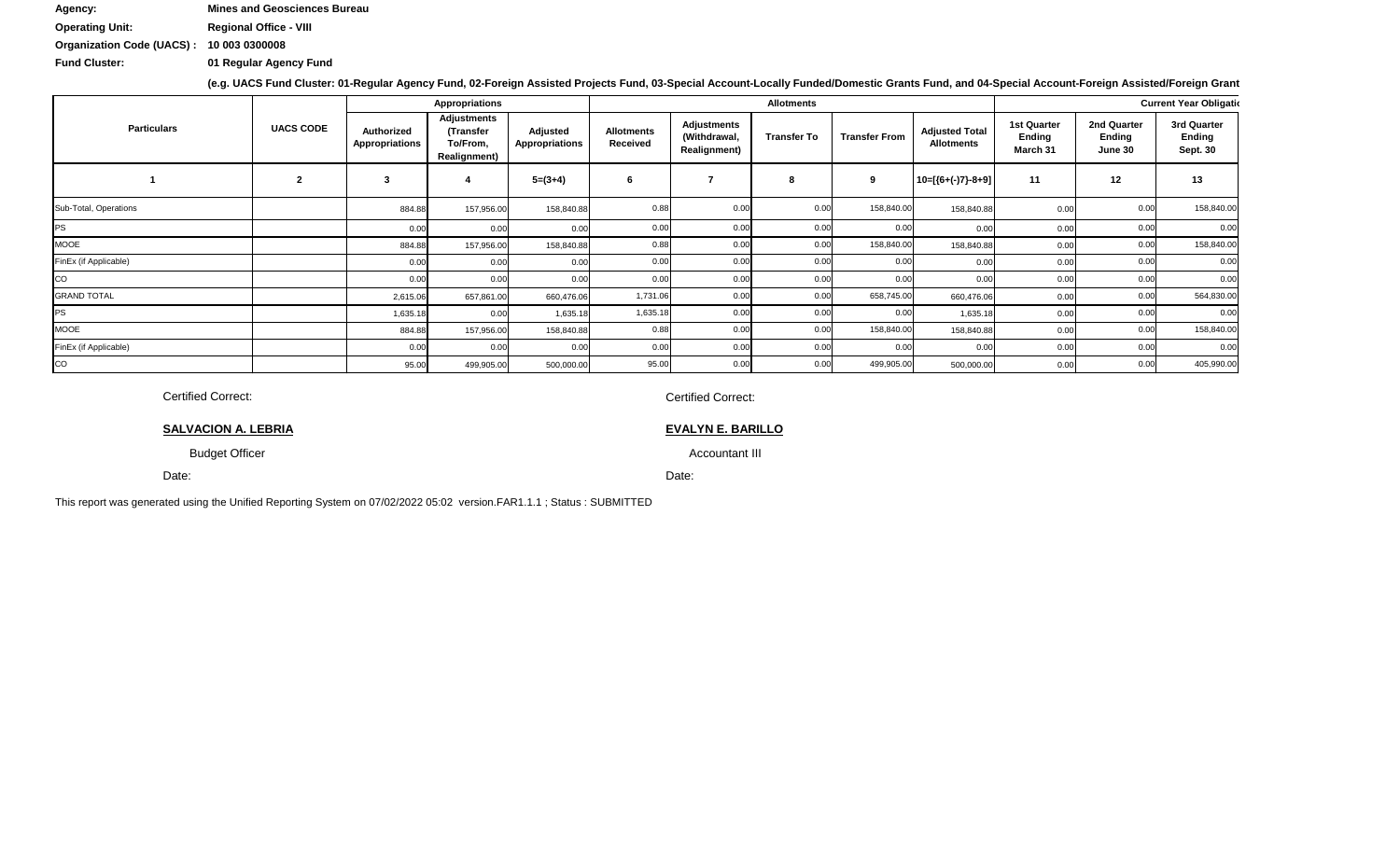### **DISBURSEMENTS AND BALANCES**

**December 31, 2021** 

| Department:                              | Department of Environme        |
|------------------------------------------|--------------------------------|
| Agency:                                  | <b>Mines and Geosciences I</b> |
| <b>Operating Unit:</b>                   | <b>Regional Office - VIII</b>  |
| Organization Code (UACS): 10 003 0300008 |                                |

**Fund Cluster: 01 Regular Agency Fund**

|                                                                               |                  | วทร                          |                         |                                     |                              | <b>Current Year Disbursements</b> |                                     |                         | <b>Balances</b> |                   |                    |                               |  |
|-------------------------------------------------------------------------------|------------------|------------------------------|-------------------------|-------------------------------------|------------------------------|-----------------------------------|-------------------------------------|-------------------------|-----------------|-------------------|--------------------|-------------------------------|--|
| <b>Particulars</b>                                                            | <b>UACS CODE</b> | 4th Quarter<br><b>Ending</b> | <b>TOTAL</b>            | <b>1st Quarter</b><br><b>Ending</b> | 2nd Quarter<br><b>Ending</b> | 3rd Quarter<br><b>Ending</b>      | <b>4th Quarter</b><br><b>Ending</b> | <b>TOTAL</b>            | Unreleased      | Unobligated       |                    | <b>Unpaid Obligations</b>     |  |
|                                                                               |                  | Dec. 31                      |                         | March 31                            | June 30                      | <b>Sept. 30</b>                   | Dec. 31                             |                         | Appro           | <b>Allotments</b> | Due and Demandable | Not Yet Due and<br>Demandable |  |
| $\overline{\mathbf{1}}$                                                       | $\overline{2}$   | 14                           | $15=(11+12+13+1)$<br>4) | 16                                  | 17                           | 18                                | 19                                  | $20=(16+17+18+1)$<br>9) | $21=(5-10)$     | $22=(10-15)$      | 23                 | 24                            |  |
| <b>Continuing Appropriations</b>                                              |                  | 93,645.18                    | 658,475.18              | 0.00                                | 0.00                         | 68,110.00                         | 588,730.00                          | 656,840.00              | 0.00            | 2,000.88          | 1,635.18           | 0.00                          |  |
| . Agency Specific Budget                                                      |                  | 93,645.18                    | 658,475.18              | 0.00                                | 0.00                         | 68,110.00                         | 588,730.00                          | 656,840.00              | 0.00            | 2,000.88          | 1,635.18           | 0.00                          |  |
| <b>General Administration and Support</b>                                     | 10000000000000   | 93,645.18                    | 499,635.18              | 0.00                                | 0.00                         | 0.00                              | 498,000.00                          | 498,000.00              | 0.00            | 2,000.00          | 1,635.18           | 0.00                          |  |
| General Management and Supervision                                            | 10000010000100   | 93,645.18                    | 499,635.18              | 0.00                                | 0.00                         | 0.00                              | 498,000.00                          | 498,000.00              | 0.00            | 2,000.00          | 1,635.18           | 0.00                          |  |
| <b>PS</b>                                                                     |                  | 1,635.18                     | 1,635.18                | 0.00                                | 0.00                         | 0.00                              | 0.00                                | 0.00                    | 0.00            | 0.00              | 1,635.18           | 0.00                          |  |
| CO                                                                            |                  | 92,010.0                     | 498,000.00              | 0.00                                | 0.00                         | 0.00                              | 498,000.00                          | 498,000.00              | 0.00            | 2,000.00          | 0.00               | 0.00                          |  |
| Sub-Total, General Administration and Support                                 |                  | 93,645.18                    | 499,635.18              | 0.00                                | 0.00                         | 0.00                              | 498,000.00                          | 498,000.00              | 0.00            | 2,000.00          | 1,635.18           | 0.00                          |  |
| <b>PS</b>                                                                     |                  | 1,635.18                     | 1,635.18                | 0.00                                | 0.00                         | 0.00                              | 0.00                                | 0.00                    | 0.00            | 0.00              | 1,635.18           | 0.00                          |  |
| <b>MOOE</b>                                                                   |                  | 0.00                         | 0.00                    | 0.00                                | 0.00                         | 0.00                              | 0.00                                | 0.00                    | 0.00            | 0.00              | 0.00               | 0.00                          |  |
| FinEx (if Applicable)                                                         |                  | 0.00                         | 0.00                    | 0.00                                | 0.00                         | 0.00                              | 0.00                                | 0.00                    | 0.00            | 0.00              | 0.00               | 0.00                          |  |
| CO                                                                            |                  | 92,010.00                    | 498,000.00              | 0.00                                | 0.00                         | 0.00                              | 498,000.00                          | 498,000.00              | 0.00            | 2,000.00          | 0.00               | 0.00                          |  |
| Support to Operations                                                         | 20000000000000   | 0.00                         | 0.00                    | 0.00                                | 0.00                         | 0.00                              | 0.00                                | 0.00                    | 0.00            | 0.00              | 0.00               | 0.00                          |  |
| Planning and Policy Formulation                                               | 20000010000100   | 0.00                         | 0.00                    | 0.00                                | 0.00                         | 0.00                              | 0.00                                | 0.00                    | 0.00            | 0.00              | 0.00               | 0.00                          |  |
| CO                                                                            |                  | 0.00                         | 0.00                    | 0.00                                | 0.00                         | 0.00                              | 0.00                                | 0.00                    | 0.00            | 0.00              | 0.00               | 0.00                          |  |
| Sub-Total, Support to Operations                                              |                  | 0.00                         | 0.00                    | 0.00                                | 0.00                         | 0.00                              | 0.00                                | 0.00                    | 0.00            | 0.00              | 0.00               | 0.00                          |  |
| <b>PS</b>                                                                     |                  | 0.00                         | 0.00                    | 0.00                                | 0.00                         | 0.00                              | 0.00                                | 0.00                    | 0.00            | 0.00              | 0.00               | 0.00                          |  |
| <b>MOOE</b>                                                                   |                  | 0.00                         | 0.00                    | 0.00                                | 0.00                         | 0.00                              | 0.00                                | 0.00                    | 0.00            | 0.00              | 0.00               | 0.00                          |  |
| FinEx (if Applicable)                                                         |                  | 0.00                         | 0.00                    | 0.00                                | 0.00                         | 0.00                              | 0.00                                | 0.00                    | 0.00            | 0.00              | 0.00               | 0.00                          |  |
| CO                                                                            |                  | 0.00                         | 0.00                    | 0.00                                | 0.00                         | 0.00                              | 0.00                                | 0.00                    | 0.00            | 0.00              | 0.00               | 0.00                          |  |
| Operations                                                                    | 300000000000000  | 0.00                         | 158,840.00              | 0.00                                | 0.00                         | 68,110.00                         | 90,730.00                           | 158,840.00              | 0.00            | 0.88              | 0.00               | 0.00                          |  |
| OO : Adaptive Capacities of Human Communities<br>and Natural Systems Improved |                  | 0.00                         | 158,840.00              | 0.00                                | 0.00                         | 68,110.00                         | 90,730.00                           | 158,840.00              | 0.00            | 0.88              | 0.00               | 0.00                          |  |
| GEOLOGICAL RISK REDUCTION AND<br><b>RESILIENCY PROGRAM</b>                    |                  | 0.00                         | 158,840.00              | 0.00                                | 0.00                         | 68,110.00                         | 90,730.00                           | 158,840.00              | 0.00            | 0.88              | 0.00               | 0.00                          |  |
| Geological Assessment for Risk Reduction and<br>Resiliency                    | 32030010000100   | 0.00                         | 158,840.00              | 0.00                                | 0.00                         | 68,110.00                         | 90,730.00                           | 158,840.00              | 0.00            | 0.88              | 0.00               | 0.00                          |  |
| <b>MOOE</b>                                                                   |                  | 0.00                         | 158,840.00              | 0.00                                | 0.00                         | 68,110.00                         | 90,730.00                           | 158,840.00              | 0.00            | 0.88              | 0.00               | 0.00                          |  |

This report was generated using the Unified Reporting Syst

**Department: Department of Environment** 

**(e.g. UACS Fund Cluster: 01-Regular Agency Fund, 02-Foreign Assisted Projects Fund, 03-Special Account-Locally Funded/Domestic Grants Fund, and 04-Special Account-Foreign Assisted/Foreign Grants Fund) (e.g. UACS Fund Cluster: 01-Regular Agency Fund, 02-Foreign Assisted Projects Fund, 03-Special Account-Locally Funded/Domestic Grants Fund, and 04-Special Account-Foreign Assisted/Foreign Grants Fund)**

**Current Year Appropriations Supplemental Appropriations X Continuing Appropriations**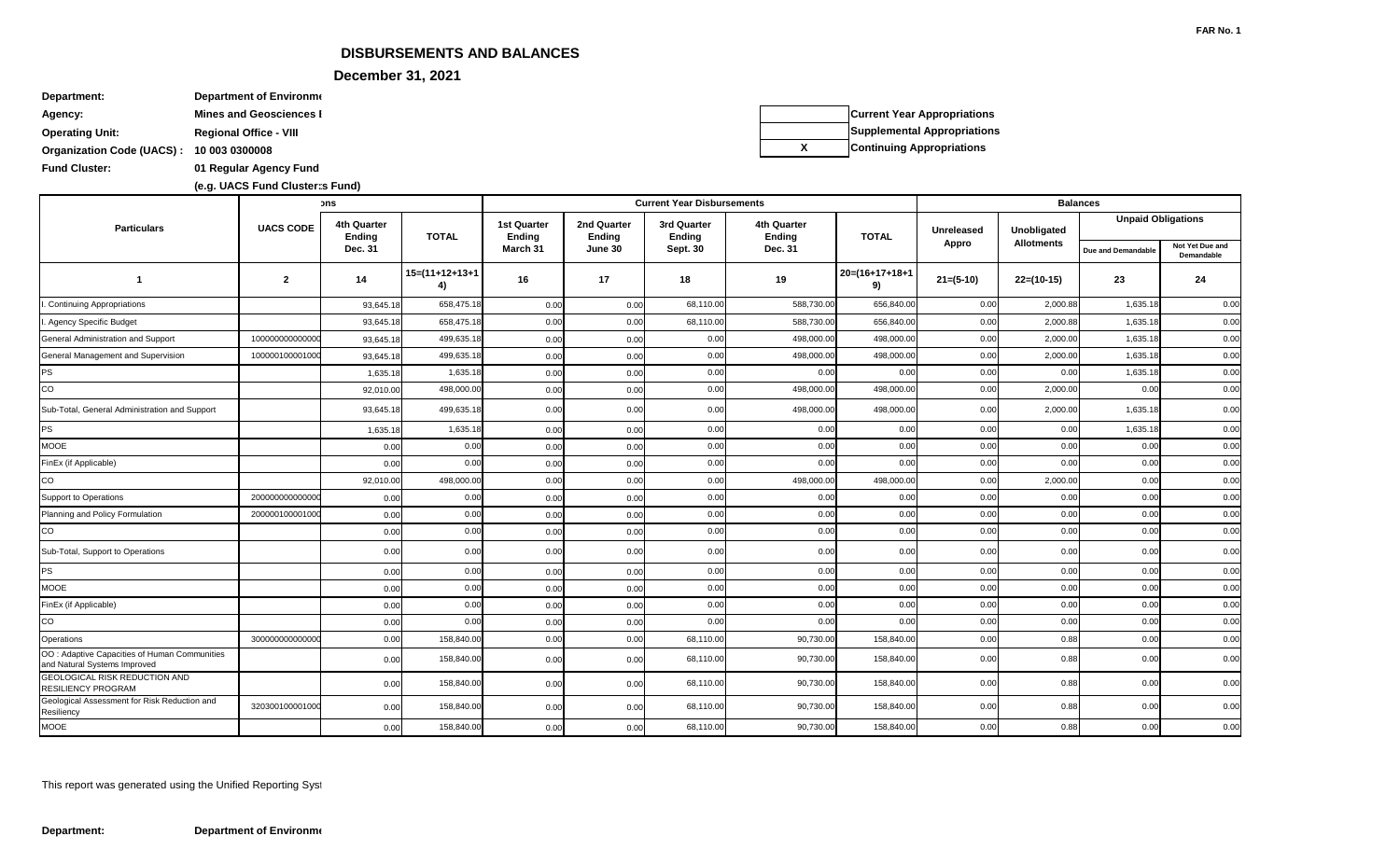Date:

Budget Officer

**SALVACION A. LEBRIA**

Certified Correct:

**Operating Unit: Regional Office - VIII** Agency: **Mines and Geosciences I** 

**Fund Cluster: 01 Regular Agency Fund**

**Organization Code (UACS) : 10 003 0300008**

Date:

Chief, Finance and Administrative Division **Regional Director** Regional Director

This report was generated using the Unified Reporting Syst

Date:

**MARCELINA C. ESPOS CARLOS A, TAYAG, CESE**

Approved By:

 $\equiv$  .  $\ldots$  .  $\ldots$  .  $\ldots$  .  $\ldots$  . Recommending Approval:

|                       |                  | วทร                          |                         |                                     |                              | <b>Current Year Disbursements</b> |                              |                         | <b>Balances</b>   |                   |                           |                               |  |
|-----------------------|------------------|------------------------------|-------------------------|-------------------------------------|------------------------------|-----------------------------------|------------------------------|-------------------------|-------------------|-------------------|---------------------------|-------------------------------|--|
| <b>Particulars</b>    | <b>UACS CODE</b> | 4th Quarter<br><b>Ending</b> | <b>TOTAL</b>            | <b>1st Quarter</b><br><b>Ending</b> | 2nd Quarter<br><b>Ending</b> | 3rd Quarter<br><b>Ending</b>      | 4th Quarter<br><b>Ending</b> | <b>TOTAL</b>            | <b>Unreleased</b> | Unobligated       | <b>Unpaid Obligations</b> |                               |  |
|                       |                  | Dec. 31                      |                         | March 31                            | June 30                      | <b>Sept. 30</b>                   | Dec. 31                      |                         | Appro             | <b>Allotments</b> | Due and Demandable        | Not Yet Due and<br>Demandable |  |
|                       |                  | 14                           | $15=(11+12+13+1)$<br>4) | 16                                  | 17                           | 18                                | 19                           | $20=(16+17+18+1)$<br>9) | $21=(5-10)$       | $22=(10-15)$      | 23                        | 24                            |  |
| Sub-Total, Operations |                  | 0.00                         | 158,840.00              | 0.00                                |                              | 68,110.00                         | 90,730.00                    | 158,840.00              | 0.00              | 0.88              | 0.00                      | 0.00                          |  |
| PS                    |                  | 0.00                         | 0.00                    | 0.00                                |                              | 0.00                              | 0.00                         | 0.00                    | 0.00              | 0.00              |                           | 0.00                          |  |
| <b>MOOE</b>           |                  | 0.00                         | 158,840.00              | 0.00                                |                              | 68,110.00                         | 90,730.00                    | 158,840.00              | 0.00              | 0.88              | 0.00                      | 0.00                          |  |
| FinEx (if Applicable) |                  | 0.00                         | 0.00                    | 0.00                                | 0.00                         | 0.00                              | 0.00                         | 0.00                    | 0.00              | 0.00              | 0.00                      | 0.00                          |  |
| CO                    |                  | 0.00                         | 0.00                    | 0.00                                |                              | 0.00                              | 0.00                         | 0.00                    | 0.00              | 0.00              | 0.00                      | 0.00                          |  |
| <b>GRAND TOTAL</b>    |                  | 93,645.18                    | 658,475.18              | 0.00                                | 0.00                         | 68,110.00                         | 588,730.00                   | 656,840.00              | 0.00              | 2,000.88          | 1,635.18                  | 0.00                          |  |
| <b>PS</b>             |                  | 1,635.18                     | 1,635.18                | 0.00                                |                              | 0.00                              | 0.00                         | 0.00                    | 0.00              | 0.00              | 1,635.18                  | 0.00                          |  |
| <b>MOOE</b>           |                  | 0.00                         | 158,840.00              | 0.00                                | 0.00                         | 68,110.00                         | 90,730.00                    | 158,840.00              | 0.00              | 0.88              | 0.00                      | 0.00                          |  |
| FinEx (if Applicable) |                  | 0.00                         | 0.00                    | 0.00                                |                              | 0.00                              | 0.00                         | 0.00                    | 0.00              | 0.00              | 0.00                      | 0.00                          |  |
| co                    |                  | 92,010.00                    | 498,000.00              | 0.00                                |                              | 0.00                              | 498,000.00                   | 498,000.00              | 0.00              | 2,000.00          | 0.00                      | 0.00                          |  |

**(e.g. UACS Fund Cluster: 01-Regular Agency Fund, 02-Foreign Assisted Projects Fund, 03-Special Account-Locally Funded/Domestic Grants Fund, and 04-Special Account-Foreign Assisted/Foreign Grants Fund) (e.g. UACS Fund Cluster: 01-Regular Agency Fund, 02-Foreign Assisted Projects Fund, 03-Special Account-Locally Funded/Domestic Grants Fund, and 04-Special Account-Foreign Assisted/Foreign Grants Fund)**

**Current Year Appropriations Supplemental Appropriations X Continuing Appropriations**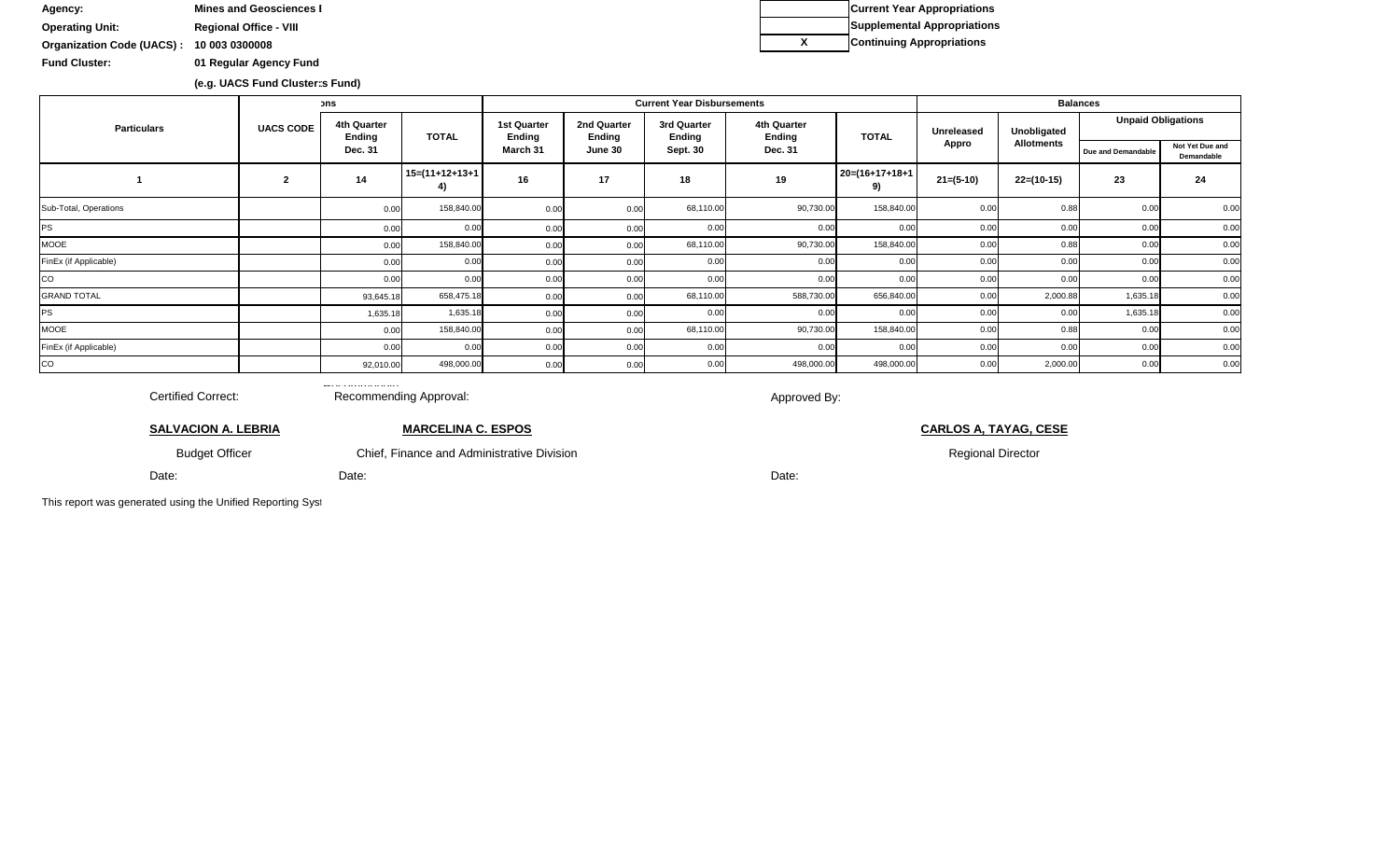#### STATEMENT OF APPROPRIATIONS, ALLOTMENTS, OBLIGATIONS, DISBURSEMENTS AND BAL/

As at the Quarter Ending December 31, 2021

Department : Department of Environment and Natural Resources (DENR)

**Agency/Entity** : Mines and Geosciences Bureau

**Operating Unit** : Regional Office - VIII

**Organization Code (UACS)**  $: 100030300008$ 

**Fund Cluster** : 03 Special Account - Locally Funded/Domestic Grants Fund

(e.g. UACS Fund Cluster: 01-Regular Agency Fund, 02-Foreign Assisted Projects Fund, 03-Special Account-Locally Funded/Domestic Grants Fund, and 04-Special Account-Foreign Assisted/Foreign Grants Fund)

|                                                                                          |                  |                              | Appropriations                                                      |                            |                               |                                                               | <b>Allotments</b>  |                      |                                            | <b>Current Year Obligations</b>       |                               |                                       |                                      |  |
|------------------------------------------------------------------------------------------|------------------|------------------------------|---------------------------------------------------------------------|----------------------------|-------------------------------|---------------------------------------------------------------|--------------------|----------------------|--------------------------------------------|---------------------------------------|-------------------------------|---------------------------------------|--------------------------------------|--|
| <b>Particulars</b>                                                                       | <b>UACS CODE</b> | Authorized<br>Appropriations | Adjustments(Trans<br>fer<br>To/From.Modificati<br>ons/Augmentations | Adjusted<br>Appropriations | <b>Allotments</b><br>Received | Adiustments (Redu<br>ctions, Modification<br>s/Augmentations) | <b>Transfer To</b> | <b>Transfer From</b> | <b>Adjusted Total</b><br><b>Allotments</b> | <b>1st Quarter</b><br>Ending March 31 | 2nd Quarter<br>Ending June 30 | 3rd Quarter<br><b>Ending Sept. 30</b> | <b>4th Quarter</b><br>Ending Dec. 31 |  |
|                                                                                          | 2                | 3                            | 4                                                                   | $5=(3+4)$                  | 6                             |                                                               | 8                  | 9                    | $10=[(6+(-7)-8+9)]$                        | 11                                    | 12                            | 13                                    | 14                                   |  |
| II. Automatic Appropriations                                                             |                  | 0.00                         | 3,360,000.00                                                        | 3,360,000.00               | 0.00                          | 0.00                                                          | 0.00               | 3,360,000.00         | 3,360,000.00                               | 0.00                                  | 1,241,458.36                  | 667,310.53                            | 1,451,226.92                         |  |
| Special Accounts in the General Fund                                                     |                  | 0.00                         | 3,360,000.00                                                        | 3,360,000.00               | 0.00                          | 0.00                                                          | 0.00               | 3,360,000.00         | 3,360,000.00                               | 0.00                                  | 1,241,458.36                  | 667,310.53                            | 1,451,226.92                         |  |
| Mines and Geosciences Bureau                                                             |                  | 0.00                         | 3,360,000.00                                                        | 3,360,000.0                | 0.00                          | 0.00                                                          | 0.00               | 3,360,000.00         | 3,360,000.00                               | 0.00                                  | 1,241,458.36                  | 667,310.53                            | 1,451,226.92                         |  |
| <b>MOOE</b>                                                                              |                  | 0.00                         | 2,460,000.00                                                        | 2,460,000.00               | 0.00                          | 0.00                                                          | 0.00               | 2,460,000.00         | 2,460,000.00                               | 0.00                                  | 1,241,458.36                  | 667,310.53                            | 551,226.92                           |  |
| CO                                                                                       |                  | 0.00                         | 900,000.00                                                          | 900,000.00                 | 0.00                          | 0.00                                                          | 0.00               | 900,000.00           | 900,000.00                                 | 0.00                                  | 0.00                          | 0.00                                  | 900,000.00                           |  |
| Sub-total II. Automatic Appropriations                                                   |                  | 0.00                         | 3,360,000.00                                                        | 3,360,000.0                | 0.00                          | 0.00                                                          | 0.00               | 3,360,000.00         | 3,360,000.00                               | 0.00                                  | 1,241,458.36                  | 667,310.53                            | 1,451,226.92                         |  |
| <b>PS</b>                                                                                |                  | 0.00                         | 0.00                                                                | 0.00                       | 0.00                          | 0.0(                                                          | 0.00               | 0.00                 | 0.00                                       | 0.00                                  | 0.00                          | 0.00                                  | 0.00                                 |  |
| <b>MOOE</b>                                                                              |                  | 0.00                         | 2,460,000.00                                                        | 2,460,000.00               | 0.00                          | 0.00                                                          | 0.00               | 2,460,000.00         | 2,460,000.00                               | 0.00                                  | 1,241,458.36                  | 667,310.53                            | 551,226.92                           |  |
| FinEx                                                                                    |                  | 0.00                         | 0.00                                                                | 0.00                       | 0.00                          | 0.00                                                          | 0.00               | 0.00                 | 0.00                                       | 0.00                                  | 0.00                          | 0.00                                  | 0.00                                 |  |
| CO                                                                                       |                  | 0.00                         | 900,000.00                                                          | 900,000.00                 | 0.00                          | 0.00                                                          | 0.00               | 900,000.00           | 900,000.00                                 | 0.00                                  | 0.00                          | 0.00                                  | 900,000.00                           |  |
| IV. Reversion of the Unobligated Allotments charged<br>against R.A. Nos. 11465 and 11494 |                  | 0.00                         | 0.00                                                                | 0.00                       | 0.00                          | 0.00                                                          | 0.00               | 0.00                 | 0.00                                       | 0.00                                  | 0.00                          | 0.00                                  | 0.00                                 |  |
| <b>GRAND TOTAL</b>                                                                       |                  | 0.00                         | 3,360,000.00                                                        | 3,360,000.0                | 0.00                          | 0.0(                                                          | 0.00               | 3,360,000.00         | 3,360,000.00                               | 0.00                                  | 1,241,458.36                  | 667,310.53                            | 1,451,226.92                         |  |
| <b>MOOE</b>                                                                              |                  | 0.00                         | 2,460,000.00                                                        | 2,460,000.00               | 0.00                          | 0.0(                                                          | 0.00               | 2,460,000.00         | 2,460,000.00                               | 0.00                                  | 1,241,458.36                  | 667,310.53                            | 551,226.92                           |  |
| CO                                                                                       |                  | 0.00                         | 900,000.00                                                          | 900,000.00                 | 0.00                          | 0.00                                                          | 0.00               | 900,000.00           | 900,000.00                                 | 0.00                                  | 0.00                          | 0.00                                  | 900,000.00                           |  |

**Certified Correct:** 

**SALVACION A. LEBRIA** 

**Budget Officer** 

Date:

This report was generated using the Unified Reporting System on 07/02/2022 04:05 version.FAR1.2.5; Status: SUBMITTED

**Certified Correct:** 

**EVALYN E. BARILLO** Accountant III

Date: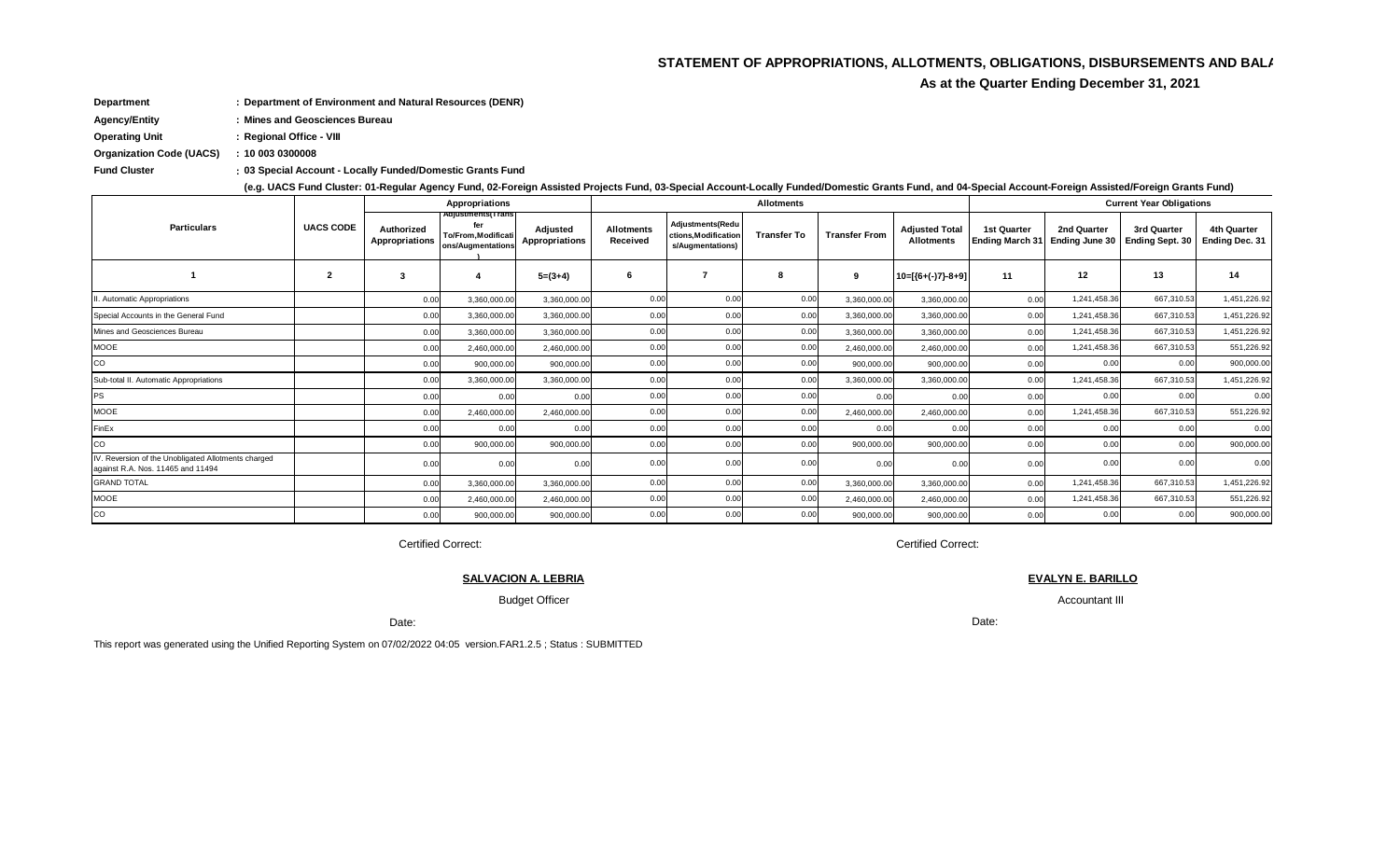| <b>Department</b>               | <b>Department of Environi</b> |                          |                      |
|---------------------------------|-------------------------------|--------------------------|----------------------|
| Agency/Entity                   | <b>Mines and Geosciences</b>  | $\overline{\phantom{a}}$ | <b>Current Year</b>  |
| Operating Unit                  | <b>Regional Office - VIII</b> |                          | Supplementa          |
| <b>Organization Code (UACS)</b> | 10 003 0300008                |                          | <b>Continuing Ap</b> |
| <b>Fund Cluster</b>             | : 03 Special Account - Lc     |                          |                      |

(e.g. UACS Fund Cluste **(e.g. UACS Fund Cluster: 01-Regular Agency Fund, 02-Foreign Assisted Projects Fund, 03-Special Account-Locally Funded/Domestic Grants Fund, and 04-Special Account-Foreign Assisted/Foreign Grants Fund)**

| <b>Current Year Appropriations</b> |
|------------------------------------|
| <b>Supplemental Appropriations</b> |
| <b>Continuing Appropriations</b>   |

|                                                                                          |                  |                         |                        |                | <b>Current Year Disbursements</b> |                |                      | <b>Balances</b> |             |                    |                                   |  |
|------------------------------------------------------------------------------------------|------------------|-------------------------|------------------------|----------------|-----------------------------------|----------------|----------------------|-----------------|-------------|--------------------|-----------------------------------|--|
| <b>Particulars</b>                                                                       | <b>UACS CODE</b> | <b>TOTAL</b>            | <b>1st Quarter</b>     | 2nd Quarter    | 3rd Quarter                       | 4th Quarter    | <b>TOTAL</b>         | Unreleased      | Unobligated |                    | Unpaid Obligations(15-20)=(23+24) |  |
|                                                                                          |                  |                         | <b>Ending March 31</b> | Ending June 30 | <b>Ending Sept. 30</b>            | Ending Dec. 31 |                      | Appro           | Allotments  | Due and Demandable | Not Yet Due and<br>Demandable     |  |
|                                                                                          | $\overline{2}$   | $15=(11+12+13+1)$<br>4) | 16                     | 17             | 18                                | 19             | 20=(16+17+18+1<br>9) | 21              | 22          | 23                 | 24                                |  |
| II. Automatic Appropriations                                                             |                  | 3,359,995.81            | 0.00                   | 514,651.16     | 882,613.65                        | 1,877,420.97   | 3,274,685.78         | 0.00            | 4.19        | 71,310.03          | 14,000.00                         |  |
| Special Accounts in the General Fund                                                     |                  | 3,359,995.81            | 0.00                   | 514,651.16     | 882,613.65                        | 1,877,420.97   | 3,274,685.78         | 0.00            | 4.19        | 71,310.03          | 14,000.00                         |  |
| Mines and Geosciences Bureau                                                             |                  | 3.359.995.81            | 0.00                   | 514,651.16     | 882,613.65                        | 1,877,420.97   | 3,274,685.78         | 0.00            | 4.19        | 71.310.03          | 14,000.00                         |  |
| <b>MOOE</b>                                                                              |                  | 2,459,995.81            | 0.00                   | 514,651.16     | 882,613.65                        | 991,420.97     | 2,388,685.78         | 0.00            | 4.19        | 71,310.03          | 0.00                              |  |
| CO                                                                                       |                  | 900,000.00              | 0.00                   | 0.00           | 0.00                              | 886,000.00     | 886,000.00           | 0.00            | 0.00        | 0.00               | 14,000.00                         |  |
| Sub-total II. Automatic Appropriations                                                   |                  | 3,359,995.81            | 0.00                   | 514,651.16     | 882,613.65                        | 1,877,420.97   | 3,274,685.78         | 0.00            | 4.19        | 71,310.03          | 14,000.00                         |  |
| PS                                                                                       |                  | 0.00                    | 0.00                   | 0.00           | 0.00                              | 0.00           | 0.00                 | 0.00            | 0.00        | 0.00               | 0.00                              |  |
| <b>MOOE</b>                                                                              |                  | 2,459,995.81            | 0.00                   | 514,651.16     | 882.613.65                        | 991,420.97     | 2,388,685.78         | 0.00            | 4.19        | 71,310.03          | 0.00                              |  |
| FinEx                                                                                    |                  | 0.00                    | 0.00                   | 0.00           | 0.00                              | 0.00           | 0.00                 | 0.00            | 0.00        | 0.00               | 14,000.00                         |  |
| CO                                                                                       |                  | 900,000.00              | 0.00                   | 0.00           | 0.00                              | 886,000.00     | 886,000.00           | 0.00            | 0.00        | 0.00               | 14,000.00                         |  |
| IV. Reversion of the Unobligated Allotments charged<br>against R.A. Nos. 11465 and 11494 |                  | 0.00                    | 0.00                   | 0.00           | 0.00                              | 0.00           | 0.00                 | 0.00            | 0.00        | 0.00               | 0.00                              |  |
| <b>GRAND TOTAL</b>                                                                       |                  | 3.359.995.81            | 0.00                   | 514,651.16     | 882.613.65                        | 1,877,420.97   | 3,274,685.78         | 0.00            | 4.19        | 71.310.03          | 14,000.00                         |  |
| <b>MOOE</b>                                                                              |                  | 2,459,995.81            | 0.00                   | 514,651.16     | 882,613.65                        | 991,420.97     | 2,388,685.78         | 0.00            | 4.19        | 71,310.03          | 0.00                              |  |
| CO                                                                                       |                  | 900,000.00              | 0.00                   | 0.00           | 0.00                              | 886,000.00     | 886,000.00           | 0.00            | 0.00        | 0.00               | 14,000.00                         |  |

Recommending Approval:

 Chief, Finance and Administrative Division **MARCELINA C. ESPOS**

Approved By:

Date:

**CARLOS A. TAYAG, CESE**

Regional Director

Date:

This report was generated using the Unified Reporting Syste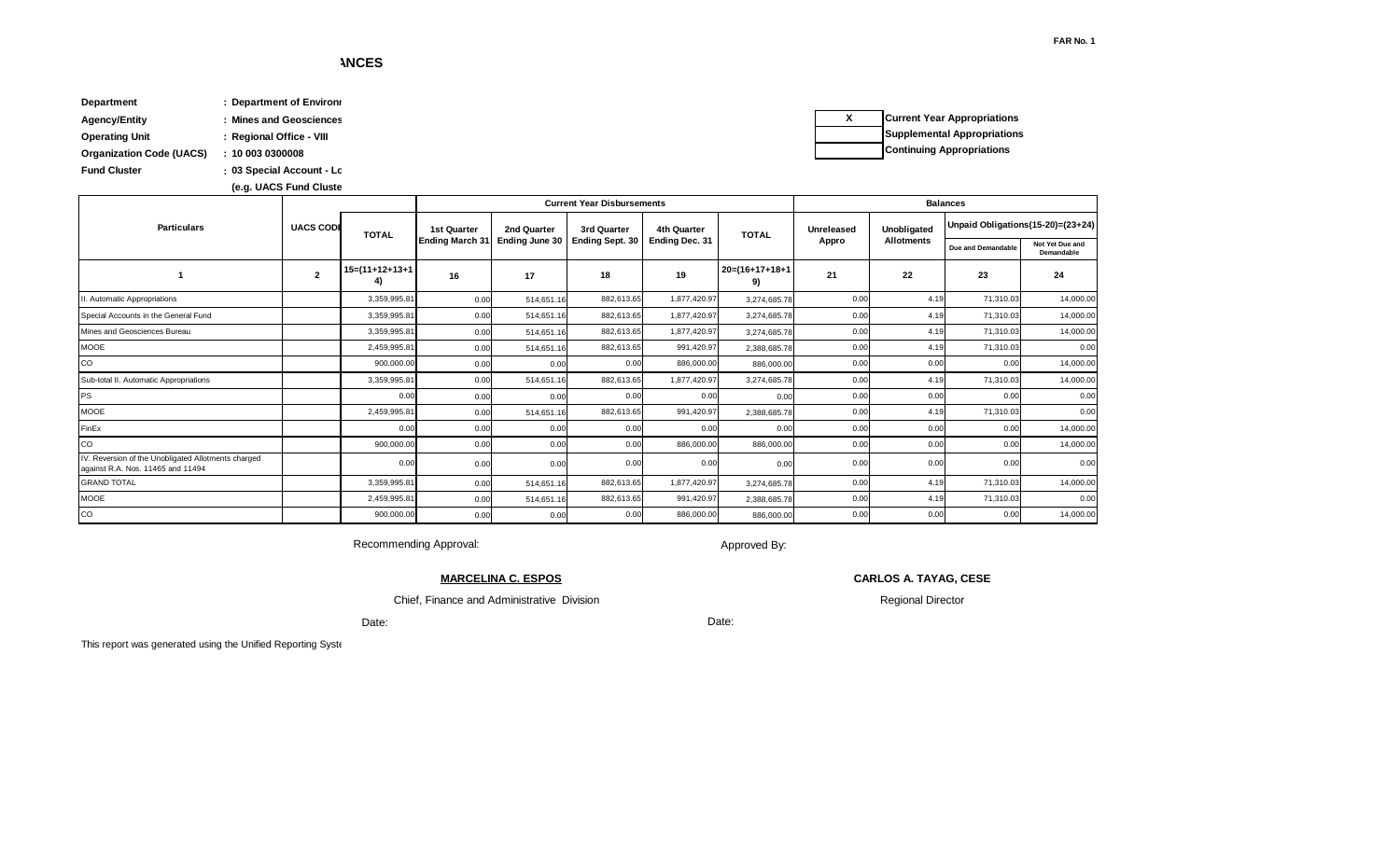# STATEMENT OF APPROPRIATIONS, ALLOTMENTS, OBLIGATIONS, DISBURSEMENTS 4 As at the Quarter Ending December 31,

- **Department : Department of Environment and Natural Resources (DENR)**
- **Agency/Entity : Mines and Geosciences Bureau**
- **Operating Unit : Regional Office VIII**
- **Organization Code (UACS) : 10 003 0300008**
- **: Fund Cluster 01 Regular Agency Fund**

**(e.g. UACS Fund Cluster: 01-Regular Agency Fund, 02-Foreign Assisted Projects Fund, 03-Special Account-Locally Funded/Domestic Grants Fund, and 04-Special Account-Foreign Assisted/Foreign Grants Fund)**

|                                                                |                  |                              | <b>Appropriations</b>                                                            |                            |                               |                                                             | <b>Allotments</b>  |                      |                                     | <b>Current Year Obligations</b>              |                               |                                       |                                      |        |
|----------------------------------------------------------------|------------------|------------------------------|----------------------------------------------------------------------------------|----------------------------|-------------------------------|-------------------------------------------------------------|--------------------|----------------------|-------------------------------------|----------------------------------------------|-------------------------------|---------------------------------------|--------------------------------------|--------|
| <b>Particulars</b>                                             | <b>UACS CODE</b> | Authorized<br>Appropriations | <b>Adjustments</b> (Trans<br><b>To/From,Modificati</b><br>ons/Augmentation<br>s) | Adjusted<br>Appropriations | <b>Allotments</b><br>Received | Adjustments(Redu<br>ctions,Modification<br>s/Augmentations) | <b>Transfer To</b> | <b>Transfer From</b> | Adjusted Total<br><b>Allotments</b> | <b>1st Quarter</b><br><b>Ending March 31</b> | 2nd Quarter Ending<br>June 30 | 3rd Quarter<br><b>Ending Sept. 30</b> | 4th Quarter<br><b>Ending Dec. 31</b> |        |
| -1                                                             | $\mathbf{2}$     | $\overline{\mathbf{3}}$      | $\overline{4}$                                                                   | $5=(3+4)$                  | 6                             | $\overline{7}$                                              | -8                 | 9                    | 10=[{6+(-)7}-8+9]                   | 11                                           | 12                            | 13                                    | 14                                   | $15 =$ |
| I. Agency Specific Budget                                      |                  | 44,540,000.0                 | 5,401,828.72                                                                     | 49,941,828.7               | 44,540,000.00                 | 0.00                                                        | 0.00               | 5,401,828.72         | 49,941,828.7                        | 12,718,384.52                                | 12,744,557.63                 | 12,462,301.45                         | 11,972,689.42                        |        |
| General Administration and Support                             | 10000000000000   | 10,168,000.0                 | 1,136,235.72                                                                     | 11,304,235.7               | 10,168,000.00                 | 0.00                                                        | 0.00               | 1,136,235.7          | 11,304,235.7                        | 2,870,936.1                                  | 3,510,431.38                  | 3,500,199.3                           | 1,422,668.85                         |        |
| General Management and Supervision                             | 100000100001000  | 10,168,000.0                 | 1,136,235.72                                                                     | 11,304,235.72              | 10,168,000.00                 | 0.00                                                        | 0.00               | 1,136,235.72         | 11,304,235.72                       | 2,870,936.12                                 | 3,510,431.38                  | 3,500,199.37                          | 1,422,668.85                         |        |
| PS                                                             |                  | 7,522,000.0                  | 1,419,483.51                                                                     | 8,941,483.5                | 7,522,000.00                  | 283,247.79                                                  | 0.00               | 1,136,235.72         | 8,941,483.5                         | 2,020,028.9                                  | 3,061,512.84                  | 2,511,817.43                          | 1,348,124.27                         |        |
| <b>MOOE</b>                                                    |                  | 2,646,000.0                  | (283, 247.79)                                                                    | 2,362,752.2                | 2,646,000.00                  | (283, 247.79)                                               | 0.00               | 0.00                 | 2,362,752.2                         | 850,907.1                                    | 448,918.54                    | 988,381.94                            | 74,544.58                            |        |
| Sub-Total, General Administration and Support                  |                  | 10,168,000.0                 | 1,136,235.72                                                                     | 11,304,235.7               | 10,168,000.00                 | 0.00                                                        | 0.00               | 1,136,235.72         | 11,304,235.7                        | 2,870,936.1                                  | 3,510,431.38                  | 3,500,199.3                           | 1,422,668.85                         |        |
| <b>PS</b>                                                      |                  | 7,522,000.0                  | 1,419,483.51                                                                     | 8,941,483.5                | 7,522,000.00                  | 283,247.79                                                  | 0.00               | 1,136,235.72         | 8,941,483.5                         | 2,020,028.97                                 | 3,061,512.84                  | 2,511,817.43                          | 1,348,124.27                         |        |
| MOOE                                                           |                  | 2,646,000.0                  | (283, 247.79)                                                                    | 2,362,752.2                | 2,646,000.00                  | (283, 247.79)                                               | 0.00               | 0.00                 | 2,362,752.2                         | 850,907.1                                    | 448,918.54                    | 988,381.94                            | 74,544.58                            |        |
| FinEx (if Applicable)                                          |                  | 0.00                         | 0.00                                                                             | 0.00                       | 0.00                          | 0.00                                                        | 0.00               | 0.00                 | 0.00                                | 0.00                                         | 0.00                          | 0.00                                  | 0.00                                 |        |
| CO                                                             |                  | 0.00                         | 0.00                                                                             | 0.00                       | 0.00                          | 0.00                                                        | 0.00               | 0.00                 | 0.00                                | 0.00                                         | 0.00                          | 0.00                                  | 0.00                                 |        |
| Support to Operations                                          | 20000000000000   | 0.00                         | 1,690,945.00                                                                     | 1,690,945.00               | 0.00                          | 0.00                                                        | 0.00               | 1,690,945.00         | 1,690,945.00                        | 595,516.36                                   | 214,796.63                    | 622,715.58                            | 243,816.43                           |        |
| Planning and Policy Formulation                                | 200000100001000  | 0.00                         | 1,690,945.00                                                                     | 1,690,945.00               | 0.00                          | 0.00                                                        | 0.00               | 1,690,945.00         | 1,690,945.00                        | 595,516.36                                   | 214,796.63                    | 622,715.58                            | 243,816.43                           |        |
| <b>MOOE</b>                                                    |                  | 0.00                         | 1,690,945.00                                                                     | 1,690,945.00               | 0.00                          | 0.00                                                        | 0.00               | 1,690,945.00         | 1,690,945.00                        | 595,516.36                                   | 214,796.63                    | 622,715.58                            | 243,816.43                           |        |
| Sub-Total, Support to Operations                               |                  | 0.00                         | 1,690,945.00                                                                     | 1,690,945.00               | 0.00                          | 0.00                                                        | 0.00               | 1,690,945.00         | 1,690,945.00                        | 595,516.36                                   | 214,796.63                    | 622,715.58                            | 243,816.43                           |        |
| <b>PS</b>                                                      |                  | 0.00                         | 0.00                                                                             | 0.00                       | 0.00                          | 0.00                                                        | 0.00               | 0.00                 | 0.00                                | 0.00                                         | 0.00                          | 0.00                                  | 0.00                                 |        |
| MOOE                                                           |                  | 0.00                         | 1,690,945.00                                                                     | 1,690,945.00               | 0.00                          | 0.00                                                        | 0.00               | 1,690,945.00         | 1,690,945.00                        | 595,516.36                                   | 214,796.63                    | 622,715.58                            | 243,816.43                           |        |
| FinEx (if Applicable)                                          |                  | 0.00                         | 0.00                                                                             | 0.00                       | 0.00                          | 0.00                                                        | 0.00               | 0.00                 | 0.00                                | 0.00                                         | 0.00                          | 0.00                                  | 0.00                                 |        |
| CO                                                             |                  | 0.00                         | 0.00                                                                             | 0.00                       | 0.00                          | 0.00                                                        | 0.00               | 0.00                 | 0.00                                | 0.00                                         | 0.00                          | 0.00                                  | 0.00                                 |        |
| Operations                                                     | 300000000000000  | 34,372,000.0                 | 2,574,648.00                                                                     | 36,946,648.00              | 34,372,000.00                 | 0.00                                                        | 0.00               | 2,574,648.00         | 36,946,648.00                       | 9,251,932.04                                 | 9,019,329.62                  | 8,339,386.50                          | 10,306,204.14                        |        |
| OO: Natural Resources Sustainably Managed                      |                  | 19,291,000.0                 | 0.00                                                                             | 19,291,000.0               | 19,291,000.00                 | 0.00                                                        | 0.00               | 0.00                 | 19,291,000.0                        | 4,558,826.9                                  | 5,524,195.34                  | 4,776,954.84                          | 4,430,669.29                         |        |
| MINERAL RESOURCES ENFORCEMENT AND<br><b>REGULATORY PROGRAM</b> |                  | 16,888,000.00                | 0.00                                                                             | 16,888,000.0               | 16,888,000.00                 | 0.00                                                        | 0.00               | 0.00                 | 16,888,000.00                       | 3,854,601.55                                 | 5,103,373.73                  | 3,983,425.39                          | 3,946,599.33                         |        |
| <b>Mineral Regulation Services</b>                             | 310100100001000  | 16,888,000.00                | 0.00                                                                             | 16,888,000.00              | 16,888,000.00                 | 0.00                                                        | 0.00               | 0.00                 | 16,888,000.00                       | 3,854,601.55                                 | 5,103,373.73                  | 3,983,425.39                          | 3,946,599.33                         |        |
| <b>PS</b>                                                      |                  | 16,003,000.0                 | 0.00                                                                             | 16,003,000.0               | 16,003,000.00                 | 0.00                                                        | 0.00               | 0.00                 | 16,003,000.00                       | 3,700,912.67                                 | 4,697,718.39                  | 3,688,101.3                           | 3,916,267.55                         |        |
| <b>MOOE</b>                                                    |                  | 885,000.0                    | 0.00                                                                             | 885,000.0                  | 885,000.00                    | 0.00                                                        | 0.00               | 0.00                 | 885,000.00                          | 153,688.8                                    | 405,655.34                    | 295,324.00                            | 30,331.78                            |        |
| MINERAL RESOURCES AND GEOSCIENCES<br>DEVELOPMENT PROGRAM       |                  | 2,403,000.00                 | 0.00                                                                             | 2,403,000.00               | 2,403,000.00                  | 0.00                                                        | 0.00               | 0.00                 | 2,403,000.00                        | 704,225.40                                   | 420,821.61                    | 793,529.45                            | 484,069.96                           |        |
| Mineral Resources Development                                  | 310200100001000  | 2,403,000.00                 | 0.00                                                                             | 2,403,000.00               | 2,403,000.00                  | 0.00                                                        | 0.00               | 0.00                 | 2,403,000.00                        | 704,225.40                                   | 420,821.61                    | 793,529.45                            | 484,069.96                           |        |

This report was generated using the Unified Reporting System on 03/02/2022 01:55 version.FAR1.2.5 ; Status : APPROVED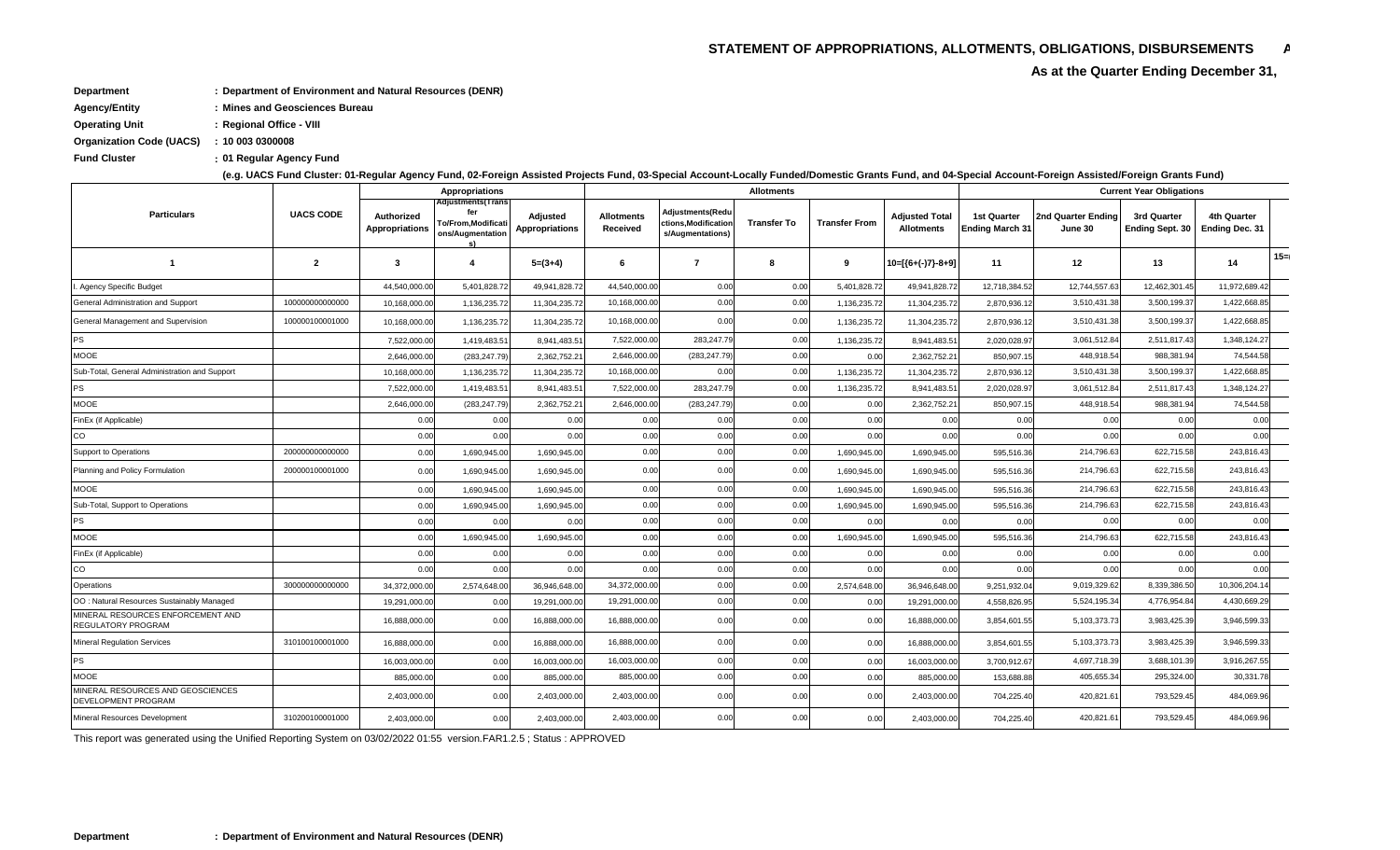| <b>Agency/Entity</b>            | : Mines and Geosciences Bureau |
|---------------------------------|--------------------------------|
| <b>Operating Unit</b>           | : Regional Office - VIII       |
| <b>Organization Code (UACS)</b> | : 100030300008                 |
| <b>Fund Cluster</b>             | : 01 Regular Agency Fund       |

**(e.g. UACS Fund Cluster: 01-Regular Agency Fund, 02-Foreign Assisted Projects Fund, 03-Special Account-Locally Funded/Domestic Grants Fund, and 04-Special Account-Foreign Assisted/Foreign Grants Fund)**

|                                                                              |                  |                                     | <b>Appropriations</b>                                                     |                            |                               |                                                             | <b>Allotments</b>  |                      |                                     |                                       |                               | <b>Current Year Obligations</b>       |                                      |     |
|------------------------------------------------------------------------------|------------------|-------------------------------------|---------------------------------------------------------------------------|----------------------------|-------------------------------|-------------------------------------------------------------|--------------------|----------------------|-------------------------------------|---------------------------------------|-------------------------------|---------------------------------------|--------------------------------------|-----|
| <b>Particulars</b>                                                           | <b>UACS CODE</b> | Authorized<br><b>Appropriations</b> | <b>Adjustments(Trans</b><br><b>Fo/From,Modificati</b><br>ons/Augmentation | Adjusted<br>Appropriations | <b>Allotments</b><br>Received | Adjustments(Redu<br>ctions,Modification<br>s/Augmentations) | <b>Transfer To</b> | <b>Transfer From</b> | Adjusted Total<br><b>Allotments</b> | 1st Quarter<br><b>Ending March 31</b> | 2nd Quarter Ending<br>June 30 | 3rd Quarter<br><b>Ending Sept. 30</b> | 4th Quarter<br><b>Ending Dec. 31</b> |     |
| $\mathbf 1$                                                                  | $\mathbf{2}$     | 3                                   | -4                                                                        | $5=(3+4)$                  | 6                             | 7                                                           | 8                  | 9                    | 10=[{6+(-)7}-8+9]                   | 11                                    | 12                            | 13                                    | 14                                   | 15= |
| <b>PS</b>                                                                    |                  | 0.00                                | 225,557.81                                                                | 225,557.8                  | 0.00                          | 225,557.81                                                  | 0.00               | 0.00                 | 225,557.8                           | 0.00                                  | 0.00                          | 0.00                                  | 225,557.81                           |     |
| <b>MOOE</b>                                                                  |                  | 2,403,000.0                         | (225, 557.81)                                                             | 2,177,442.1                | 2,403,000.00                  | (225, 557.81)                                               | 0.00               | 0.00                 | 2,177,442.1                         | 704,225.40                            | 420,821.61                    | 793,529.45                            | 258,512.15                           |     |
| OO: Adaptive Capacities of Human Communities and<br>Natural Systems Improved |                  | 15,081,000.0                        | 2,574,648.00                                                              | 17,655,648.00              | 15,081,000.00                 | 0.00                                                        | 0.00               | 2,574,648.00         | 17,655,648.00                       | 4,693,105.09                          | 3,495,134.28                  | 3,562,431.66                          | 5,875,534.85                         |     |
| <b>GEOLOGICAL RISK REDUCTION AND RESILIENCY</b><br><b>PROGRAM</b>            |                  | 15,081,000.0                        | 2,574,648.00                                                              | 17,655,648.00              | 15,081,000.00                 | 0.00                                                        | 0.00               | 2,574,648.00         | 17,655,648.00                       | 4,693,105.09                          | 3,495,134.28                  | 3,562,431.66                          | 5,875,534.85                         |     |
| Geological Assessment for Risk Reduction and<br>Resiliency                   | 320300100001000  | 15,081,000.00                       | 2,574,648.00                                                              | 17,655,648.00              | 15,081,000.00                 | 0.00                                                        | 0.00               | 2,574,648.00         | 17,655,648.00                       | 4,693,105.09                          | 3,495,134.28                  | 3,562,431.66                          | 5,875,534.85                         |     |
| <b>PS</b>                                                                    |                  | 4,845,000.0                         | 1,727,071.90                                                              | 6,572,071.9                | 4,845,000.00                  | 1,249,111.90                                                | 0.00               | 477,960.00           | 6,572,071.90                        | 872,780.86                            | 1,060,397.61                  | 1,180,409.3                           | 3,458,484.12                         |     |
| <b>MOOE</b>                                                                  |                  | 10,236,000.0                        | 847,576.1                                                                 | 11,083,576.1               | 10,236,000.0                  | (1,249,111.90)                                              | 0.00               | 2,096,688.00         | 11,083,576.1                        | 3,820,324.2                           | 2,434,736.67                  | 2,382,022.3                           | 2,417,050.73                         |     |
| Sub-Total, Operations                                                        |                  | 34,372,000.0                        | 2,574,648.00                                                              | 36,946,648.0               | 34,372,000.00                 | 0.00                                                        | 0.00               | 2,574,648.00         | 36,946,648.00                       | 9,251,932.0                           | 9,019,329.62                  | 8,339,386.50                          | 10,306,204.14                        |     |
| PS                                                                           |                  | 20,848,000.0                        | 1,952,629.7                                                               | 22,800,629.7               | 20,848,000.00                 | 1,474,669.71                                                | 0.00               | 477,960.00           | 22,800,629.7                        | 4,573,693.5                           | 5,758,116.00                  | 4,868,510.7                           | 7,600,309.48                         |     |
| MOOE                                                                         |                  | 13,524,000.0                        | 622,018.29                                                                | 14,146,018.2               | 13,524,000.0                  | (1,474,669.71)                                              | 0.00               | 2,096,688.00         | 14,146,018.29                       | 4,678,238.5                           | 3,261,213.62                  | 3,470,875.80                          | 2,705,894.66                         |     |
| FinEx (if Applicable)                                                        |                  | 0.00                                | 0.00                                                                      | 0.00                       | 0.00                          | 0.00                                                        | 0.00               | 0.00                 | 0.00                                | 0.00                                  | 0.00                          | 0.00                                  | 0.00                                 |     |
| $\overline{c}$                                                               |                  | 0.00                                | 0.00                                                                      | 0.00                       | 0.00                          | 0.00                                                        | 0.00               | 0.00                 | 0.00                                | 0.00                                  | 0.00                          | 0.00                                  | 0.00                                 |     |
| Sub-Total, I. Agency Specific Budget                                         |                  | 44,540,000.0                        | 5,401,828.72                                                              | 49,941,828.72              | 44,540,000.00                 | 0.00                                                        | 0.00               | 5,401,828.72         | 49,941,828.72                       | 12,718,384.52                         | 12,744,557.63                 | 12,462,301.45                         | 11,972,689.42                        |     |
| <b>PS</b>                                                                    |                  | 28,370,000.0                        | 3,372,113.22                                                              | 31,742,113.2               | 28,370,000.00                 | 1,757,917.50                                                | 0.00               | 1,614,195.72         | 31,742,113.22                       | 6,593,722.5                           | 8,819,628.84                  | 7,380,328.1                           | 8,948,433.75                         |     |
| <b>MOOE</b>                                                                  |                  | 16,170,000.0                        | 2,029,715.50                                                              | 18, 199, 715.50            | 16,170,000.00                 | (1,757,917.50)                                              | 0.00               | 3,787,633.00         | 18,199,715.50                       | 6,124,662.02                          | 3,924,928.79                  | 5,081,973.32                          | 3,024,255.67                         |     |
| FinEx (if Applicable)                                                        |                  | 0.00                                | 0.00                                                                      | 0.00                       | 0.00                          | 0.00                                                        | 0.00               | 0.00                 | 0.00                                | 0.00                                  | 0.00                          | 0.00                                  | 0.00                                 |     |
| $\overline{c}$                                                               |                  | 0.00                                | 0.00                                                                      | 0.00                       | 0.00                          | 0.00                                                        | 0.00               | 0.00                 | 0.00                                | 0.00                                  | 0.00                          | 0.00                                  | 0.00                                 |     |
| II. Automatic Appropriations                                                 |                  | 2,683,000.00                        | 336,142.45                                                                | 3,019,142.45               | 2,683,000.00                  | 0.00                                                        | (40,030.79)        | 376,173.24           | 3,019,142.45                        | 697,074.38                            | 730,546.05                    | 778,937.92                            | 812,584.10                           |     |
| Specific Budgets of National Government Agencies                             |                  | 2,683,000.0                         | 336,142.45                                                                | 3,019,142.45               | 2,683,000.00                  | 0.00                                                        | (40,030.79)        | 376,173.24           | 3,019,142.45                        | 697,074.38                            | 730,546.05                    | 778,937.92                            | 812,584.10                           |     |
| Retirement and Life Insurance Premiums                                       |                  | 2,683,000.0                         | 336,142.45                                                                | 3,019,142.45               | 2,683,000.00                  | 0.00                                                        | (40,030.79)        | 376,173.24           | 3,019,142.45                        | 697,074.38                            | 730,546.05                    | 778,937.92                            | 812,584.10                           |     |
| PS                                                                           |                  | 2,683,000.0                         | 336,142.45                                                                | 3,019,142.45               | 2,683,000.00                  | 0.00                                                        | (40,030.79)        | 376,173.24           | 3,019,142.45                        | 697,074.38                            | 730,546.05                    | 778,937.92                            | 812,584.10                           |     |
| Sub-total II. Automatic Appropriations                                       |                  | 2,683,000.0                         | 336,142.45                                                                | 3,019,142.45               | 2,683,000.00                  | 0.00                                                        | (40,030.79)        | 376,173.24           | 3,019,142.45                        | 697,074.38                            | 730,546.05                    | 778,937.92                            | 812,584.10                           |     |
| PS                                                                           |                  | 2,683,000.0                         | 336,142.45                                                                | 3,019,142.45               | 2,683,000.00                  | 0.00                                                        | (40,030.79)        | 376,173.24           | 3,019,142.45                        | 697,074.38                            | 730,546.05                    | 778,937.92                            | 812,584.10                           |     |
| MOOE                                                                         |                  | 0.00                                | 0.00                                                                      | 0.00                       | 0.00                          | 0.00                                                        | 0.00               | 0.00                 | 0.00                                | 0.00                                  | 0.00                          | 0.00                                  | 0.00                                 |     |
| FinEx                                                                        |                  | 0.00                                | 0.00                                                                      | 0.00                       | 0.00                          | 0.00                                                        | 0.00               | 0.00                 | 0.00                                | 0.00                                  | 0.00                          | 0.00                                  | 0.00                                 |     |
| $\rm{CO}$                                                                    |                  | 0.00                                | 0.00                                                                      | 0.00                       | 0.00                          | 0.00                                                        | 0.00               | 0.00                 | 0.00                                | 0.00                                  | 0.00                          | 0.00                                  | 0.00                                 |     |
| III. Special Purpose Fund                                                    |                  | 0.00                                | 3,837,328.73                                                              | 3,837,328.7                | 0.00                          | 0.00                                                        | 0.00               | 3,837,328.73         | 3,837,328.73                        | 0.00                                  | 0.00                          | 0.00                                  | 3,835,848.66                         |     |
| Miscellaneous Personnel Benefits Fund                                        |                  | 0.00                                | 3,837,328.73                                                              | 3,837,328.7                | 0.00                          | 0.00                                                        | 0.00               | 3,837,328.73         | 3,837,328.7                         | 0.00                                  | 0.00                          | 0.00                                  | 3,835,848.66                         |     |
| <b>PS</b>                                                                    |                  | 0.00                                | 3,837,328.73                                                              | 3,837,328.73               | 0.00                          | 0.00                                                        | 0.00               | 3,837,328.73         | 3,837,328.73                        | 0.00                                  | 0.00                          | 0.00                                  | 3,835,848.66                         |     |

This report was generated using the Unified Reporting System on 03/02/2022 01:57 version.FAR1.2.5 ; Status : APPROVED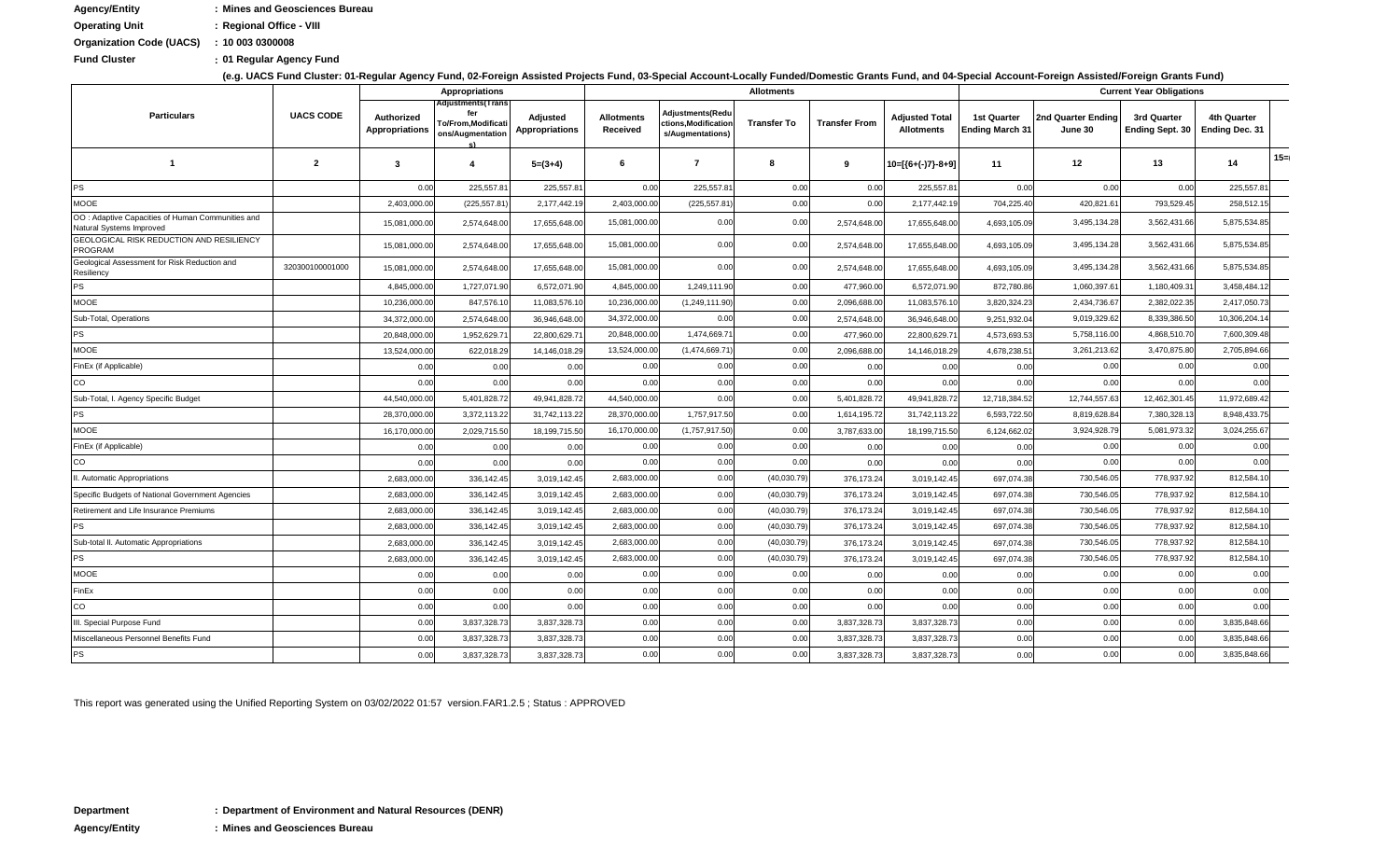| <b>Operating Unit</b>           | : Regional Office - VIII |
|---------------------------------|--------------------------|
| <b>Organization Code (UACS)</b> | : 100030300008           |

: 01 Regular Agency Fund **Fund Cluster** 

|                                                                                          |                  |                                     | Appropriations                                                             |                            |                               |                                                                    | <b>Allotments</b>  |                      |                                            |                                              |                               | <b>Current Year Obligations</b>       |                                             |        |
|------------------------------------------------------------------------------------------|------------------|-------------------------------------|----------------------------------------------------------------------------|----------------------------|-------------------------------|--------------------------------------------------------------------|--------------------|----------------------|--------------------------------------------|----------------------------------------------|-------------------------------|---------------------------------------|---------------------------------------------|--------|
| <b>Particulars</b>                                                                       | <b>UACS CODE</b> | Authorized<br><b>Appropriations</b> | Adjustments(Trans<br>fer<br><b>To/From, Modificati</b><br>ons/Augmentation | Adjusted<br>Appropriations | <b>Allotments</b><br>Received | <b>Adjustments(Redu</b><br>ctions.Modification<br>s/Augmentations) | <b>Transfer To</b> | <b>Transfer From</b> | <b>Adjusted Total</b><br><b>Allotments</b> | <b>1st Quarter</b><br><b>Ending March 31</b> | 2nd Quarter Ending<br>June 30 | 3rd Quarter<br><b>Ending Sept. 30</b> | <b>4th Quarter</b><br><b>Ending Dec. 31</b> |        |
|                                                                                          | $\overline{2}$   | -3                                  |                                                                            | $5=(3+4)$                  | 6                             |                                                                    |                    | 9                    | $10=[(6+(-)7)-8+9]$                        | 11                                           | 12                            | 13                                    | 14                                          | $15 =$ |
| Sub-Total III. Special Purpose Fund                                                      |                  | 0.00                                | 3,837,328.73                                                               | 3,837,328.73               | 0.00                          | 0.00                                                               | 0.00               | 3,837,328.73         | 3,837,328.73                               | 0.00                                         | 0.00                          | 0.00                                  | 3,835,848.66                                |        |
| <b>PS</b>                                                                                |                  | 0.00                                | 3,837,328.73                                                               | 3,837,328.7                | 0.00                          | 0.00                                                               | 0.00               | 3,837,328.73         | 3,837,328.7                                | 0.00                                         | 0.00                          | 0.00                                  | 3,835,848.66                                |        |
| <b>MOOE</b>                                                                              |                  | 0.00                                | 0.00                                                                       | 0.00                       | 0.00                          | 0.00                                                               | 0.00               | 0.00                 | 0.00                                       | 0.00                                         | 0.00                          | 0.00                                  | 0.00                                        |        |
| FinEx                                                                                    |                  | 0.00                                | 0.00                                                                       | 0.00                       | 0.00                          | 0.00                                                               | 0.00               | 0.00                 | 0.00                                       | 0.00                                         | 0.00                          | 0.00                                  | 0.00                                        |        |
| CO                                                                                       |                  | 0.00                                | 0.00                                                                       | 0.00                       | 0.00                          | 0.00                                                               | 0.00               | 0.00                 | 0.00                                       | 0.00                                         | 0.00                          | 0.00                                  | 0.00                                        |        |
| IV. Reversion of the Unobligated Allotments charged<br>against R.A. Nos. 11465 and 11494 |                  | 0.00                                | 0.00                                                                       | 0.00                       | 0.00                          | 0.00                                                               | 0.00               | 0.00                 | 0.00                                       | 0.00                                         | 0.00                          | 0.00                                  | 0.00                                        |        |
| <b>GRAND TOTAL</b>                                                                       |                  | 47,223,000.00                       | 9,575,299.9                                                                | 56,798,299.90              | 47,223,000.0                  | 0.00                                                               | (40,030.79)        | 9,615,330.69         | 56,798,299.90                              | 13,415,458.90                                | 13,475,103.68                 | 13,241,239.37                         | 16,621,122.18                               |        |
| <b>PS</b>                                                                                |                  | 31,053,000.0                        | 7,545,584.40                                                               | 38,598,584.40              | 31,053,000.0                  | 1,757,917.50                                                       | (40,030.79)        | 5,827,697.69         | 38,598,584.40                              | 7,290,796.88                                 | 9,550,174.89                  | 8,159,266.05                          | 13,596,866.5                                |        |
| <b>MOOE</b>                                                                              |                  | 16,170,000.00                       | 2,029,715.50                                                               | 18,199,715.50              | 16,170,000.0                  | (1,757,917.50)                                                     | 0.00               | 3,787,633.00         | 18,199,715.50                              | 6,124,662.02                                 | 3,924,928.79                  | 5,081,973.32                          | 3,024,255.67                                |        |
| Recapitulation by OO:                                                                    |                  |                                     |                                                                            |                            |                               |                                                                    |                    |                      |                                            |                                              |                               |                                       |                                             |        |
| . Agency Specific Budget                                                                 |                  | 34,372,000.00                       | 2,574,648.0                                                                | 36,946,648.00              | 34,372,000.0                  | 0.00                                                               | 0.00               | 2,574,648.00         | 36,946,648.00                              | 9,251,932.04                                 | 9,019,329.6                   | 8,339,386.50                          | 10,306,204.14                               |        |
| MINERAL RESOURCES ENFORCEMENT AND<br><b>REGULATORY PROGRAM</b>                           |                  | 16,888,000.00                       | 0.00                                                                       | 16,888,000.00              | 16,888,000.0                  | 0.00                                                               | 0.00               | 0.00                 | 16,888,000.00                              | 3,854,601.55                                 | 5,103,373.73                  | 3,983,425.39                          | 3,946,599.33                                |        |
| MINERAL RESOURCES AND GEOSCIENCES<br>DEVELOPMENT PROGRAM                                 |                  | 2,403,000.00                        | 0.00                                                                       | 2,403,000.00               | 2,403,000.00                  | 0.00                                                               | 0.00               | 0.00                 | 2,403,000.00                               | 704,225.40                                   | 420,821.61                    | 793,529.45                            | 484,069.96                                  |        |
| <b>GEOLOGICAL RISK REDUCTION AND RESILIENCY</b><br><b>PROGRAM</b>                        |                  | 15,081,000.00                       | 2,574,648.00                                                               | 17,655,648.00              | 15,081,000.0                  | 0.00                                                               | 0.00               | 2,574,648.00         | 17,655,648.00                              | 4,693,105.09                                 | 3,495,134.28                  | 3,562,431.66                          | 5,875,534.85                                |        |

**Certified Correct:** 

#### **SALVACION A. LEBRIA**

**Budget Officer** 

Date:

This report was generated using the Unified Reporting System on 03/02/2022 01:58 version.FAR1.2.5; Status: APPROVED

#### **Certified Correct:**

### **EVALYN E. BARLLO**

**Accountant III** 

Date:

### Account-Foreign Assisted/Foreign Grants Fund)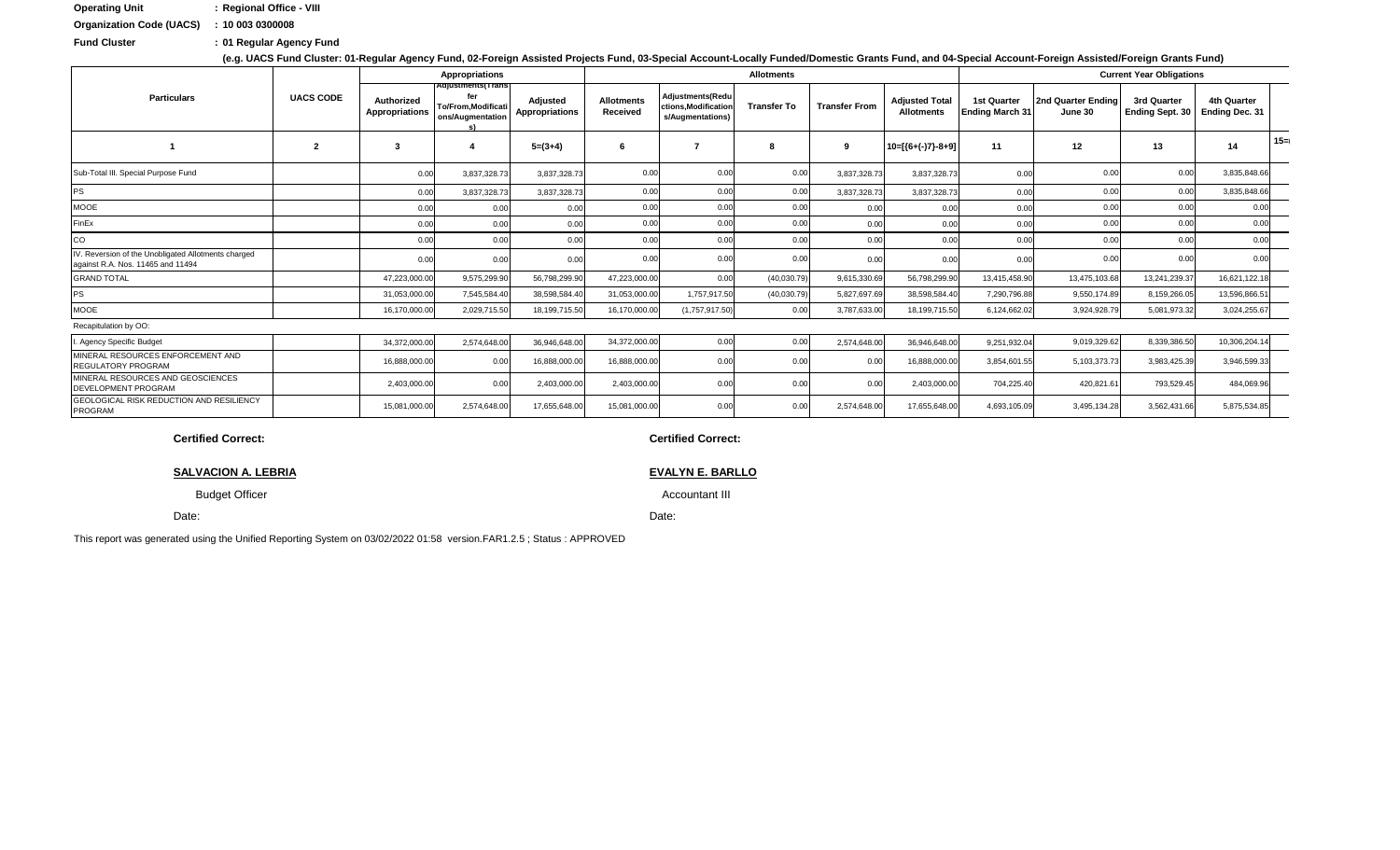This report was generated using the Unified Reporting System

### **Department : Department of Environment**

#### **As at the Quarter Ending December 31, 2021**  $\sim$   $2021$

**: Fund Cluster 01 Regular Agency Fund Department : Department of Environment** Agency/Entity **bidge in the state of the Mines and Geosciences B Operating Unit : Regional Office - VIII Organization Code (UACS) : 10 003 0300008**

**(e.g. UACS Fund Cluster: I) (e.g. UACS Fund Cluster: 01-Regular Agency Fund, 02-Foreign Assisted Projects Fund, 03-Special Account-Locally Funded/Domestic Grants Fund, and 04-Special Account-Foreign Assisted/Foreign Grants Fund)**

**X Current Year Appropriations Supplemental Appropriations Continuing Appropriations**

| $\cdot$ $\cdot$                                          |                               |                      |                        | <b>Current Year Disbursements</b> |                        |                    |                    |            |                   | <b>Balances</b>                   |                               |
|----------------------------------------------------------|-------------------------------|----------------------|------------------------|-----------------------------------|------------------------|--------------------|--------------------|------------|-------------------|-----------------------------------|-------------------------------|
| <b>Particulars</b>                                       | <b>UACS CODE</b>              | <b>TOTAL</b>         | <b>1st Quarter</b>     | 2nd Quarter                       | 3rd Quarter            | 4th Quarter Ending | <b>TOTAL</b>       | Unreleased | Unobligated       | Unpaid Obligations(15-20)=(23+24) |                               |
|                                                          |                               |                      | <b>Ending March 31</b> | <b>Ending June 30</b>             | <b>Ending Sept. 30</b> | Dec. 31            |                    | Appro      | <b>Allotments</b> | Due and Demandable                | Not Yet Due and<br>Demandable |
| $\overline{1}$                                           | $\overline{2}$                | $(11+12+13+1)$<br>4) | 16                     | 17                                | 18                     | 19                 | $20=(16+17+18+19)$ | 21         | $22\,$            | 23                                | 24                            |
| . Agency Specific Budget                                 |                               | 49,897,933.02        | 9,341,297.20           | 13,888,993.75                     | 11,971,369.70          | 13,731,543.34      | 48,933,203.99      | 0.00       | 43,895.70         | 154,728.53                        | 810,000.50                    |
| General Administration and Support                       | 100000000000000 11,304,235.72 |                      | 2,595,883.75           | 3,656,032.56                      | 3,240,608.34           | 1,721,189.69       | 11,213,714.34      | 0.00       | 0.00              | 27,979.94                         | 62,541.44                     |
| General Management and Supervision                       | 10000010000100(11,304,235.72  |                      | 2,595,883.75           | 3,656,032.56                      | 3,240,608.34           | 1,721,189.69       | 11,213,714.34      | 0.00       | 0.00              | 27,979.94                         | 62,541.44                     |
| PS                                                       |                               | 8,941,483.51         | 2,020,028.97           | 3,059,337.84                      | 2,513,992.43           | 1,348,124.27       | 8,941,483.5        | 0.00       | 0.00              | 0.00                              | 0.00                          |
| <b>MOOE</b>                                              |                               | 2,362,752.21         | 575,854.78             | 596,694.72                        | 726,615.91             | 373,065.42         | 2,272,230.83       | 0.00       | 0.00              | 27,979.94                         | 62,541.44                     |
| Sub-Total, General Administration and Support            |                               | 11,304,235.72        | 2,595,883.75           | 3,656,032.56                      | 3,240,608.34           | 1,721,189.69       | 11,213,714.34      | 0.00       | 0.00              | 27,979.94                         | 62,541.44                     |
| <b>PS</b>                                                |                               | 8,941,483.51         | 2,020,028.97           | 3,059,337.84                      | 2,513,992.43           | 1,348,124.27       | 8,941,483.51       | 0.00       | 0.00              | 0.00                              | 0.00                          |
| MOOE                                                     |                               | 2,362,752.21         | 575,854.78             | 596,694.72                        | 726,615.91             | 373,065.42         | 2,272,230.83       | 0.00       | 0.00              | 27,979.94                         | 62,541.44                     |
| FinEx (if Applicable)                                    |                               | 0.00                 | 0.00                   | 0.00                              | 0.00                   | 0.00               | 0.00               | 0.00       | 0.00              | 0.00                              | 0.00                          |
| CO                                                       |                               | 0.00                 | 0.00                   | 0.00                              | 0.00                   | 0.00               | 0.00               | 0.00       | 0.00              | 0.00                              | 0.00                          |
| Support to Operations                                    |                               |                      | 132,638.37             | 533,963.51                        | 596,164.84             | 400,773.07         | 1,663,539.79       | 0.00       | 14,100.00         | 13,305.21                         | 0.00                          |
| Planning and Policy Formulation                          | 20000010000100(1,676,845.00   |                      | 132,638.37             | 533,963.51                        | 596,164.84             | 400,773.07         | 1,663,539.79       | 0.00       | 14,100.00         | 13,305.21                         | 0.00                          |
| MOOE                                                     |                               | 1,676,845.00         | 132,638.37             | 533,963.51                        | 596,164.84             | 400,773.07         | 1,663,539.79       | 0.00       | 14,100.00         | 13,305.21                         | 0.00                          |
| Sub-Total, Support to Operations                         |                               | 1,676,845.00         | 132,638.37             | 533,963.51                        | 596,164.84             | 400,773.07         | 1,663,539.79       | 0.00       | 14,100.00         | 13,305.21                         | 0.00                          |
| <b>PS</b>                                                |                               | 0.00                 | 0.00                   | 0.00                              | 0.00                   | 0.00               | 0.00               | 0.00       | 0.00              | 0.00                              | 0.00                          |
| MOOE                                                     |                               | 1,676,845.00         | 132,638.37             | 533,963.51                        | 596,164.84             | 400,773.07         | 1,663,539.79       | 0.00       | 14,100.00         | 13,305.21                         | 0.00                          |
| FinEx (if Applicable)                                    |                               | 0.00                 | 0.00                   | 0.00                              | 0.00                   | 0.00               | 0.00               | 0.00       | 0.00              | 0.00                              | 0.00                          |
| CO                                                       |                               | 0.00                 | 0.00                   | 0.00                              | 0.00                   | 0.00               | 0.00               | 0.00       | 0.00              | 0.00                              | 0.00                          |
| Operations                                               | 300000000000000 36,916,852.30 |                      | 6,612,775.08           | 9,698,997.68                      | 8,134,596.52           | 11,609,580.58      | 36,055,949.86      | 0.00       | 29,795.70         | 113,443.38                        | 747,459.06                    |
| OO: Natural Resources Sustainably Managed                |                               | 19,290,646.42        | 4,106,382.63           | 5,660,492.89                      | 4,684,130.77           | 4,804,770.21       | 19,255,776.50      | 0.00       | 353.58            | 31,409.33                         | 3,460.59                      |
| MINERAL RESOURCES ENFORCEMENT AND<br>REGULATORY PROGRAM  |                               | 16,888,000.00        | 3,850,740.67           | 5,069,134.61                      | 4,021,525.39           | 3,946,599.33       | 16,888,000.00      | 0.00       | 0.00              | 0.00                              | 0.00                          |
| <b>Mineral Regulation Services</b>                       | 31010010000100(16,888,000.00  |                      | 3,850,740.67           | 5,069,134.61                      | 4,021,525.39           | 3,946,599.33       | 16,888,000.00      | 0.00       | 0.00              | 0.00                              | 0.00                          |
| PS                                                       |                               | 16,003,000.00        | 3,700,912.67           | 4,697,718.39                      | 3,688,101.39           | 3,916,267.55       | 16,003,000.00      | 0.00       | 0.00              | 0.00                              | 0.00                          |
| <b>MOOE</b>                                              |                               | 885,000.00           | 149,828.00             | 371,416.22                        | 333,424.00             | 30,331.78          | 885,000.00         | 0.00       | 0.00              | 0.00                              | 0.00                          |
| MINERAL RESOURCES AND GEOSCIENCES<br>DEVELOPMENT PROGRAM |                               | 2,402,646.42         | 255,641.96             | 591,358.28                        | 662,605.38             | 858,170.88         | 2,367,776.50       | 0.00       | 353.58            | 31,409.33                         | 3,460.59                      |
| Mineral Resources Development                            | 31020010000100(2,402,646.42   |                      | 255,641.96             | 591,358.28                        | 662,605.38             | 858,170.88         | 2,367,776.50       | 0.00       | 353.58            | 31,409.33                         | 3,460.59                      |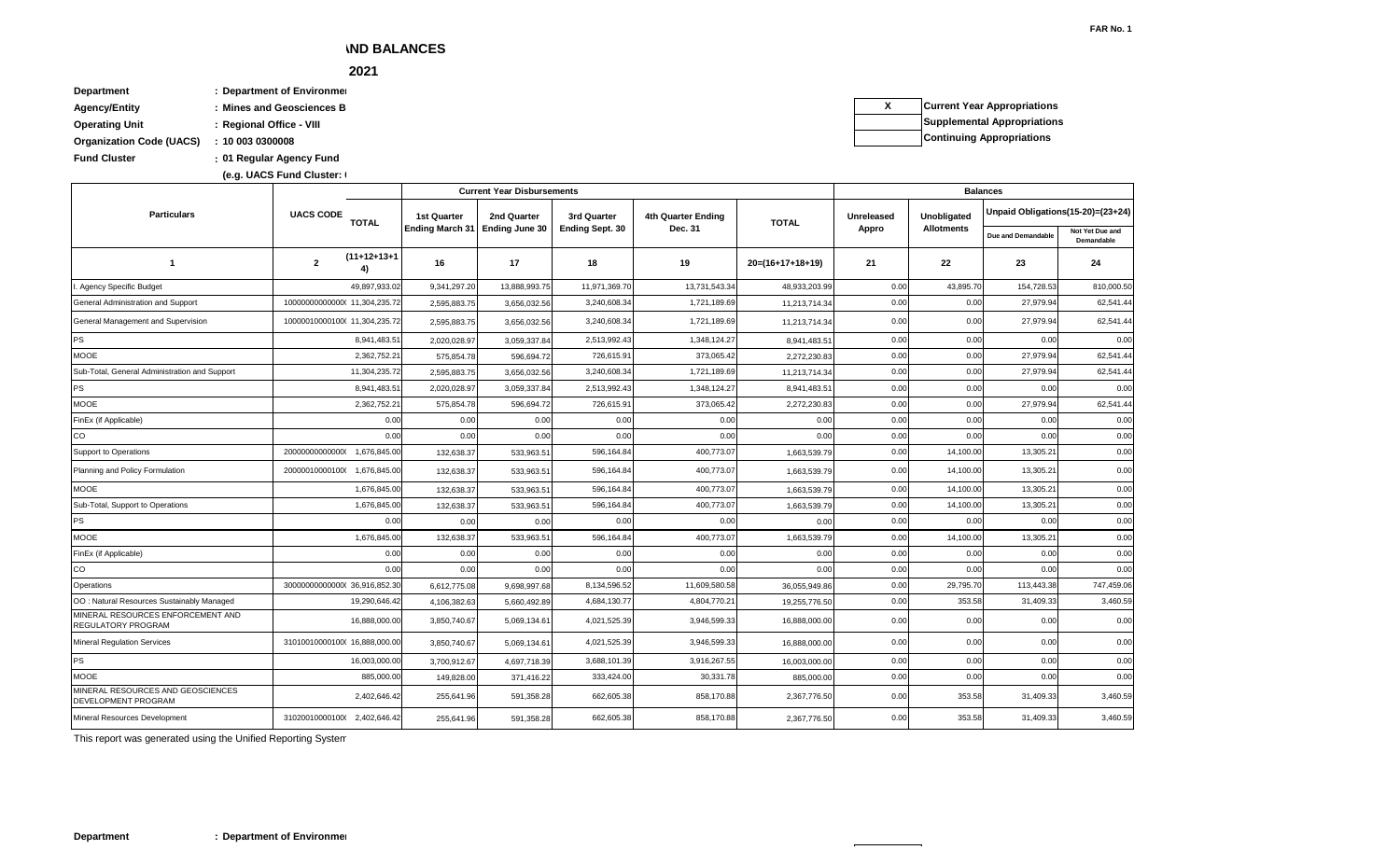**(e.g. UACS Fund Cluster: 01-Regular Agency Fund, 02-Foreign Assisted Projects Fund, 03-Special Account-Locally Funded/Domestic Grants Fund, and 04-Special Account-Foreign Assisted/Foreign Grants Fund)**

| <b>Agency/Entity</b>            | : Mines and Geosciences B |
|---------------------------------|---------------------------|
| <b>Operating Unit</b>           | : Regional Office - VIII  |
| <b>Organization Code (UACS)</b> | : 100030300008            |
| <b>Fund Cluster</b>             | : 01 Regular Agency Fund  |

| <b>Current Year Ap</b> |
|------------------------|
| Supplemental A         |
| <b>Continuing App</b>  |
|                        |

|                                                                              | (e.g. UACS Fund Cluster: I       |                                   |                                |                        |                    |                  |            |                   |                                   |                               |
|------------------------------------------------------------------------------|----------------------------------|-----------------------------------|--------------------------------|------------------------|--------------------|------------------|------------|-------------------|-----------------------------------|-------------------------------|
|                                                                              |                                  | <b>Current Year Disbursements</b> |                                |                        |                    |                  |            |                   | <b>Balances</b>                   |                               |
| <b>Particulars</b>                                                           | <b>UACS CODE</b><br><b>TOTAL</b> | 1st Quarter                       | 2nd Quarter                    | 3rd Quarter            | 4th Quarter Ending | <b>TOTAL</b>     | Unreleased | Unobligated       | Unpaid Obligations(15-20)=(23+24) |                               |
|                                                                              |                                  |                                   | Ending March 31 Ending June 30 | <b>Ending Sept. 30</b> | Dec. 31            |                  | Appro      | <b>Allotments</b> | Due and Demandable                | Not Yet Due and<br>Demandable |
|                                                                              | $(11+12+13+1)$<br>- 2            | 16                                | 17 <sup>2</sup>                | 18                     | 19                 | 20=(16+17+18+19) | 21         | 22                | 23                                | 24                            |
|                                                                              | 225,557.81                       | 0.00                              | 0.00                           | 0.00                   | 225,557.81         | 225,557.8        | 0.00       | 0.00              | 0.00                              | 0.00                          |
| <b>MOOE</b>                                                                  | 2,177,088.6                      | 255,641.9                         | 591,358.2                      | 662,605.3              | 632,613.07         | 2,142,218.6      | 0.00       | 353.58            | 31,409.33                         | 3,460.59                      |
| OO: Adaptive Capacities of Human Communities and<br>Natural Systems Improved | 17,626,205.8                     | 2,506,392.4                       | 4,038,504.7                    | 3,450,465.7            | 6,804,810.37       | 16,800,173.3     | 0.00       | 29,442.12         | 82,034.05                         | 743,998.47                    |
| GEOLOGICAL RISK REDUCTION AND RESILIENCY<br>PROGRAM                          | 17,626,205.8                     | 2,506,392.4                       | 4,038,504.79                   | 3,450,465.7            | 6,804,810.37       | 16,800,173.3     | 0.00       | 29,442.12         | 82,034.05                         | 743,998.47                    |
| Geological Assessment for Risk Reduction and<br>Resiliency                   | 32030010000100(17,626,205.8      | 2,506,392.45                      | 4,038,504.7                    | 3,450,465.7            | 6,804,810.37       | 16,800,173.36    | 0.00       | 29,442.12         | 82,034.05                         | 743,998.47                    |
|                                                                              | 6,572,071.9                      | 845,110.80                        | 1,087,697.8                    | 1,180,779.13           | 3,458,484.12       | 6,572,071.9      | 0.00       | 0.00              | 0.00                              | 0.00                          |
| MOOE                                                                         | 11,054,133.9                     | 1,661,281.6                       | 2,950,806.9                    | 2,269,686.6            | 3,346,326.25       | 10,228,101.4     | 0.00       | 29,442.12         | 82,034.05                         | 743,998.47                    |
| Sub-Total, Operations                                                        | 36,916,852.3                     | 6,612,775.0                       | 9,698,997.6                    | 8,134,596.52           | 11,609,580.58      | 36,055,949.8     | 0.00       | 29,795.70         | 113,443.38                        | 747,459.06                    |
|                                                                              | 22,800,629.7                     | 4,546,023.4                       | 5,785,416.2                    | 4,868,880.5            | 7,600,309.48       | 22,800,629.7     | 0.00       | 0.00              | 0.00                              | 0.00                          |
| MOOE                                                                         | 14,116,222.59                    | 2,066,751.6                       | 3,913,581.4                    | 3,265,716.00           | 4,009,271.10       | 13,255,320.1     | 0.00       | 29,795.70         | 113,443.38                        | 747,459.06                    |
| FinEx (if Applicable)                                                        | 0.00                             | 0.00                              | 0.00                           | 0.00                   | 0.00               | 0.00             | 0.00       | 0.00              | 0.00                              | 0.00                          |
|                                                                              | 0.00                             | 0.00                              | 0.00                           | 0.00                   | 0.00               | 0.00             | 0.00       | 0.00              | 0.00                              | 0.00                          |
| Sub-Total, I. Agency Specific Budget                                         | 49,897,933.0                     | 9,341,297.2                       | 13,888,993.7                   | 11,971,369.7           | 13,731,543.34      | 48,933,203.9     | 0.00       | 43,895.70         | 154,728.53                        | 810,000.50                    |
|                                                                              | 31,742,113.2                     | 6,566,052.44                      | 8,844,754.0                    | 7,382,872.95           | 8,948,433.75       | 31,742,113.2     | 0.00       | 0.00              | 0.00                              | 0.00                          |
| <b>MOOE</b>                                                                  | 18,155,819.8                     | 2,775,244.7                       | 5,044,239.67                   | 4,588,496.7            | 4,783,109.59       | 17,191,090.7     | 0.00       | 43,895.70         | 154,728.53                        | 810,000.50                    |
| FinEx (if Applicable)                                                        | 0.00                             | 0.00                              | 0.00                           | 0.00                   | 0.00               | 0.00             | 0.00       | 0.00              | 0.00                              | 0.00                          |
|                                                                              | 0.00                             | 0.00                              | 0.00                           | 0.00                   | 0.00               | 0.00             | 0.00       | 0.00              | 0.00                              | 0.00                          |
| I. Automatic Appropriations                                                  | 3,019,142.45                     | 697,074.38                        | 730,546.05                     | 778,937.92             | 812,584.10         | 3,019,142.4      | 0.00       | 0.00              | 0.00                              | 0.00                          |
| Specific Budgets of National Government Agencies                             | 3,019,142.45                     | 697,074.38                        | 730,546.05                     | 778,937.92             | 812,584.10         | 3,019,142.4      | 0.00       | 0.00              | 0.00                              | 0.00                          |
| Retirement and Life Insurance Premiums                                       | 3,019,142.4                      | 697,074.38                        | 730,546.05                     | 778,937.92             | 812,584.10         | 3,019,142.4      | 0.00       | 0.00              | 0.00                              | 0.00                          |
|                                                                              | 3,019,142.45                     | 697,074.38                        | 730,546.05                     | 778,937.92             | 812,584.10         | 3,019,142.4      | 0.00       | 0.00              | 0.00                              | 0.00                          |
| Sub-total II. Automatic Appropriations                                       | 3,019,142.4                      | 697,074.3                         | 730,546.05                     | 778,937.92             | 812,584.10         | 3,019,142.4      | 0.00       | 0.00              | 0.00                              | 0.00                          |
|                                                                              | 3,019,142.45                     | 697,074.38                        | 730,546.05                     | 778,937.92             | 812,584.1          | 3,019,142.4      | 0.00       | 0.00              | 0.00                              | 0.00                          |
| <b>MOOE</b>                                                                  | 0.00                             | 0.00                              | 0.00                           | 0.00                   | 0.00               | 0.00             | 0.00       | 0.00              | 0.00                              | 0.00                          |
| FinEx                                                                        | 0.00                             | 0.00                              | 0.00                           | 0.00                   | 0.00               | 0.00             | 0.00       | 0.00              | 0.00                              | 0.00                          |
| <b>ICO</b>                                                                   | 0.00                             | 0.00                              | 0.00                           | 0.00                   | 0.00               | 0.00             | 0.00       | 0.00              | 0.00                              | 0.00                          |
| III. Special Purpose Fund                                                    | 3,835,848.66                     | 0.00                              | 0.00                           | 0.00                   | 3,711,089.59       | 3,711,089.5      | 0.00       | 1,480.07          | 124,759.07                        | 0.00                          |
| Miscellaneous Personnel Benefits Fund                                        | 3,835,848.66                     | 0.00                              | 0.00                           | 0.00                   | 3,711,089.59       | 3,711,089.5      | 0.00       | 1,480.07          | 124,759.07                        | 0.00                          |
|                                                                              | 3,835,848.66                     | 0.00                              | 0.00                           | 0.00                   | 3,711,089.59       | 3,711,089.5      | 0.00       | 1,480.07          | 124,759.07                        | 0.00                          |

This report was generated using the Unified Reporting System

#### **Continuing Appropriations**

### **Appropriations Appropriations**